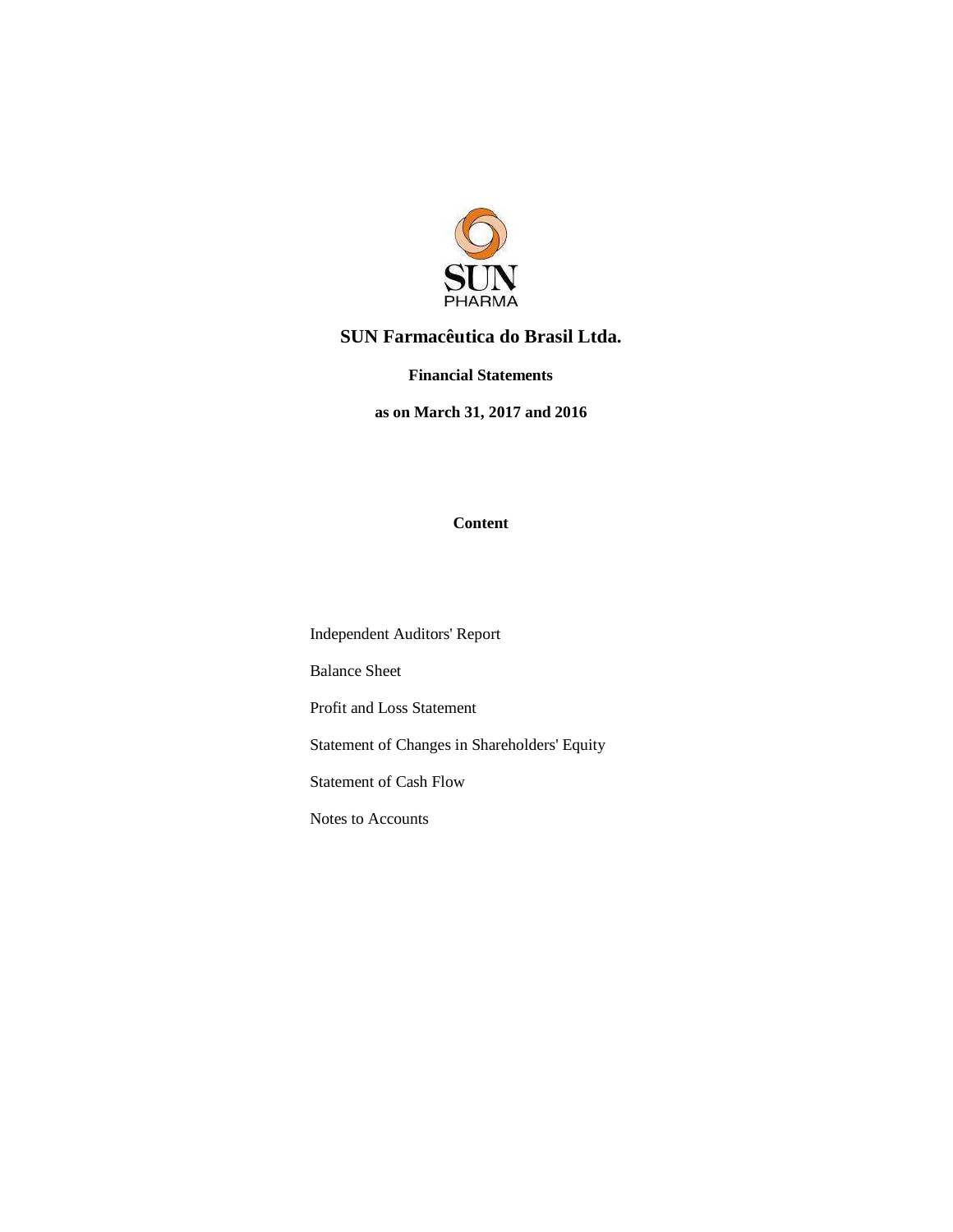#### **INDEPENDENT AUDITORS' REPORT**

**To the Members and Executive Board of SUN Farmacêutica do Brasil Ltda. Goiânia - State of Goiás** 

#### **Opinion**

1. We have examined the financial statements of **SUN Farmacêutica do Brasil Ltda.**, which comprise the balance sheet as of March 31, 2017 and the respective statements of operations, changes in quotaholders' equity and cash flows for the year then ended, and a summary of significant accounting practices and other accompanying notes to the financial statements.

2. In our opinion, based on our examinations, financial statements referred to in the first paragraph *represent fairly*, in all material respects, the financial position of **SUN Farmacêutica do Brasil Ltda.** as of March 31, 2017, the performance of its operations and its cash flows for the year then ended, in accordance with accounting practices adopted in Brazil.

#### **Base for Opinion**

3. Our audit was conducted in accordance with Brazilian and international standards on auditing. Our responsibilities, in accordance with these standards, are described in the following section, "Auditor's responsibility for the audit of the financial statements". We are independent in relation to the Company, according to the relevant ethical principles established in the Accountants' Professional Code of Ethics and the professional standards issued by the Federal Accounting Council - CFC, and we comply with the other ethical responsibilities according to these standards. We believe that the audit evidence we have obtained is sufficient and appropriate to provide a basis for our audit opinion.

#### **Emphasis**

4. During the year ended March 31, 2017, the Company had an unsecured liability scenario over assets of R\$ 107,182. These financial statements have been prepared under the assumption that the Company will continue as a going concern. The Company's management has no intention of discontinuing its operations and, therefore, the financial statements do not include any adjustments to Asset or Liability accounts that might be required in the event of discontinuation of operations. As a mitigating circumstance, therefore, out of the total current and non-current liabilities, R\$ 145,069, 97.36% are borrowings and supplies taken from controlling shareholders or related parties, and the rest of the liabilities with third parties is perfectly supported by current factor liquidity index at 7.68%.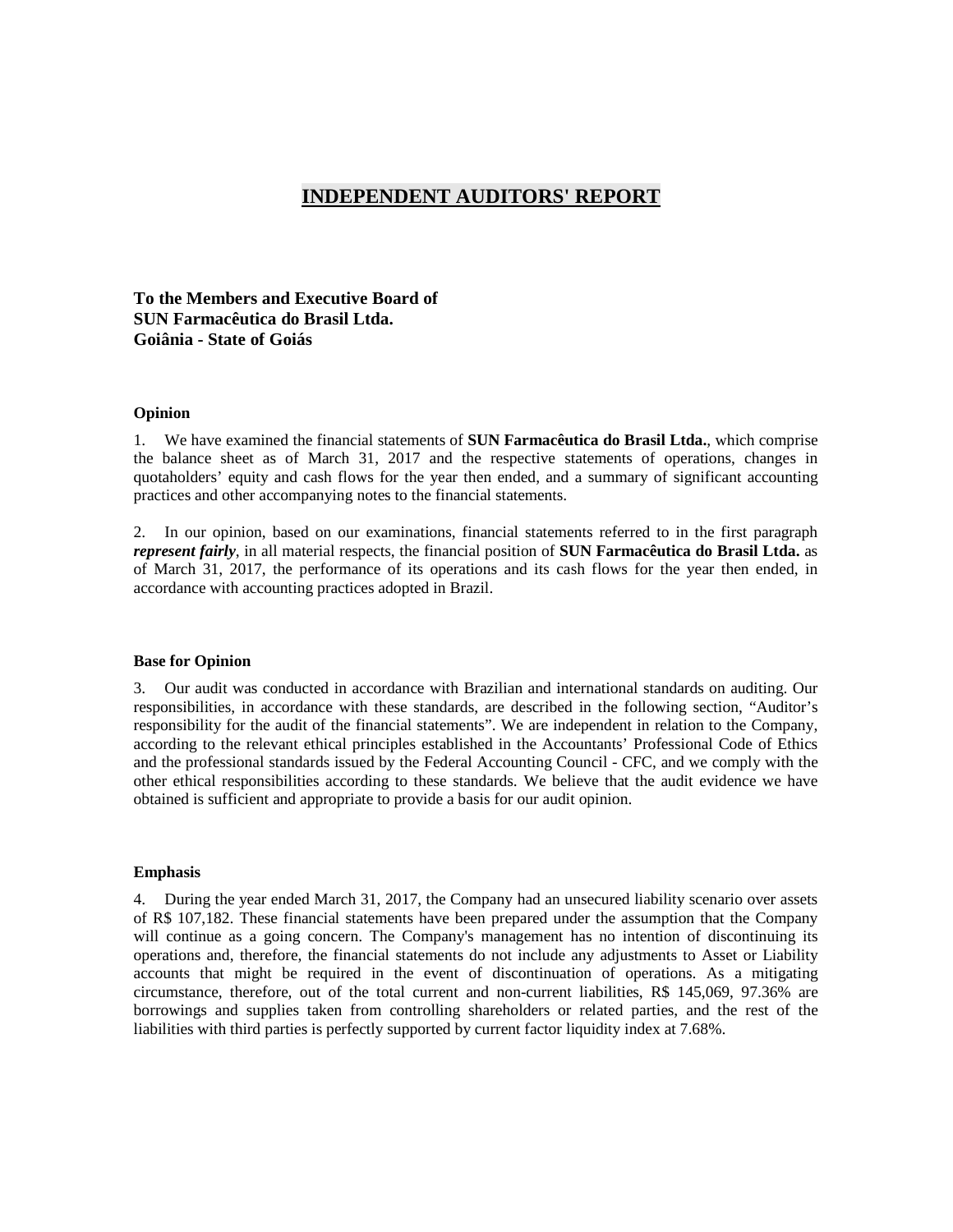#### **Management's responsibility and governance for the financial statements**

5. The Company's management is responsible for the preparation and adequate presentation of the financial statements in accordance with the accounting practices adopted in Brazil, and the internal controls it deemed necessary to enable the preparation of these financial statements free of material misstatements, regardless of whether caused by fraud or error.

6. In the preparation of the financial statements, management is responsible for evaluating the Company's ability to continue as a going concern, disclosing, when applicable issues related to the continuity of its operations and the use of this accounting base in the preparation of the financial statements, unless management has decided to settle the Company or to discontinue its operations, or does not have any realistic alternative to prevent the discontinuance of operations.

7. The ones responsible for the Company's governance are those with responsibility for overseeing the process of preparation of the financial statements.

#### **Auditor's responsibilities for the audit of the financial statements**

8. Our purposes are to obtain reasonable assurance that the financial statements, taken as a whole, are free from material misstatement, whether caused by fraud or error and to issue audit report containing our opinion. Reasonable assurance is a high level of assurance, but not a guarantee that an audit conducted according to the Brazilian and international auditing standards will always detect any material misstatements. The misstatements may result from fraud or error and are considered relevant when, individually or in conjunction, they may affect, from a reasonable standpoint, economic decisions of the users based on such financial statements.

9. As part of an audit conducted according to the Brazilian and international auditing standards, we exercise professional judgment, and maintain professional skepticism during the audit. In addition:

• We identify and evaluate the risks of material misstatements in the financial statements, whether due to fraud or error, plan and perform audit procedures in response to such risks, as well as obtain appropriate and sufficient audit evidence to base our opinion. The risk of not detecting material misstatement caused by fraud is higher than that caused by error, since fraud may involve the act of deceiving the internal controls, collusion, forgery, omission or intentional misrepresentations.

• We obtained understanding of the internal controls relevant to audit in order to plan audit procedures appropriate to the circumstances, but not with the aim to express opinion on the effectiveness of the internal controls of the Company.

• We evaluated the fairness of the accounting policies used and the reasonableness of the accounting estimates and respective disclosures made by management.

• We take conclusion on the adequacy of adoption by management of the accounting basis of the ability to continue as going concern, and, based on the obtained audit evidences, whether there is a significant uncertainty in relation to Company's ability to continue as going concern. If we conclude that there is a significant uncertainty, we shall call attention in our audit report to the respective disclosures in the financial statements or include a modification in our opinion, if the disclosures are inadequate. Our conclusions are based on audit evidences obtained to the date of our report. However, future events or conditions may cause the Company not to continue as going concern.

• We evaluate the general presentation, structure and content of the financial statements, including disclosures and if the financial statements represent the corresponding transactions and events in compliance with the purpose of fair presentation.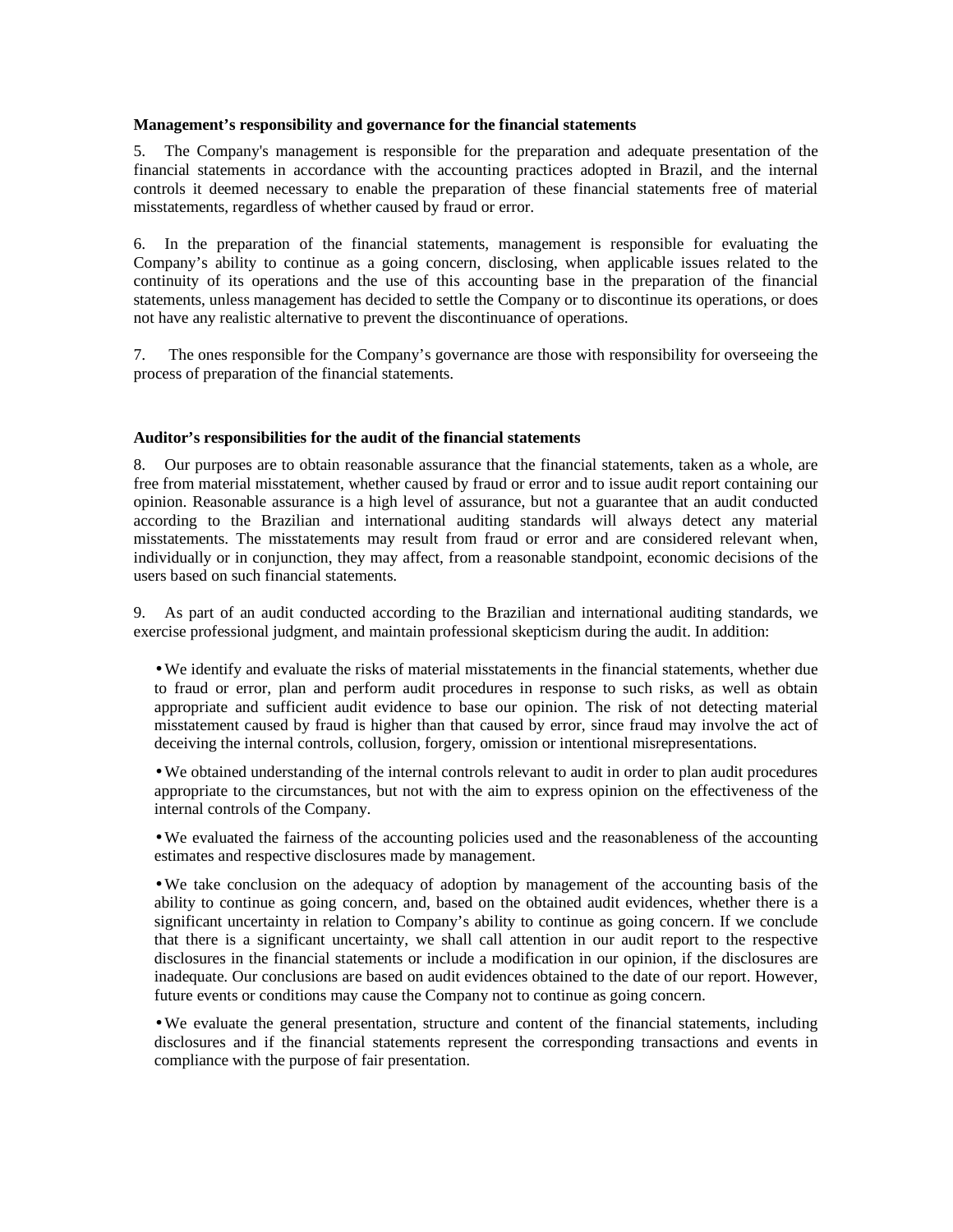10. We communicate with those responsible for governance with respect to, among other aspects, the planned scope, time of the audit and significant audit findings, including possible material weaknesses in internal controls identified by us during our work.

São Paulo, May 15, 2017.



**Enrolled with the Regional Accounting Board - São Paulo Chapter ("CRC-SP") under No. 2SP021055/O-1** 

#### **Paulo Cesar R. Peppe**

Enrolled with the Regional Accounting Board - São Paulo Chapter ("CRC-SP") under No. 1SP095009/O-5

#### **Helio Marcio Rodrigues Gomes**

Enrolled with the Regional Accounting Board - São Paulo Chapter ("CRC-SP") under No. 1SP195873/O-2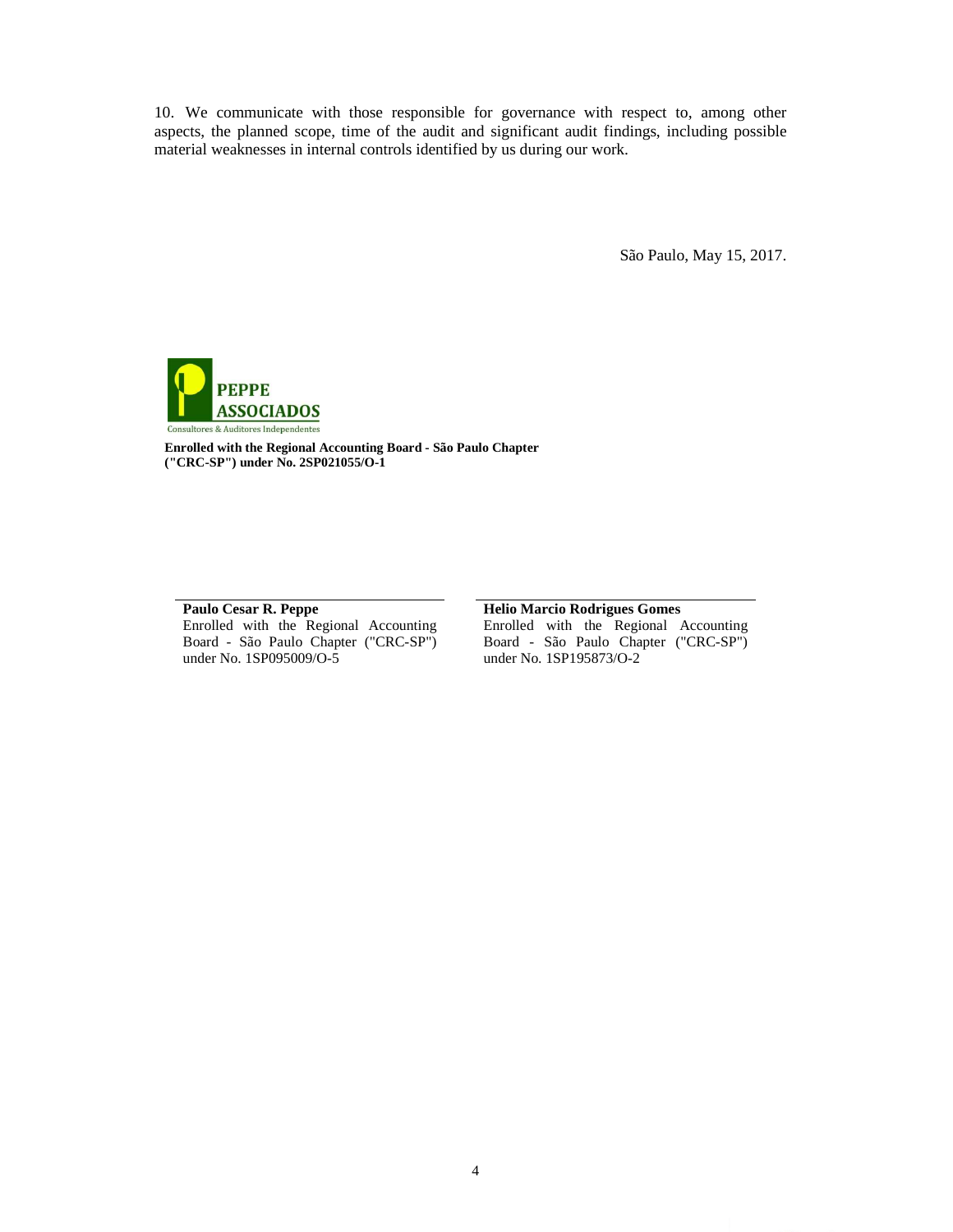## $\bigcirc$ **SUN Farmacêutica do Brasil Ltda.**

#### **Balance Sheet Fiscal Years ended on March 31, 2017 and 2016** (in Thousands of Reais)

| <b>Notes</b>                | 2017   | 2016   | <b>LIABILITIES</b>                        | <b>Notes</b>                                                           | 2017       | 2016       |
|-----------------------------|--------|--------|-------------------------------------------|------------------------------------------------------------------------|------------|------------|
|                             |        |        | <b>CURRENT</b>                            |                                                                        |            |            |
| 4                           | 4,976  | 3,339  | Loans and financing                       | 9                                                                      |            | 340        |
| 5                           | 7.119  | 4,715  | Suppliers                                 | 10                                                                     | 32,460     | 31,154     |
| 6                           | 14,358 | 16,118 | Social charges                            | 11                                                                     | 271        | 283        |
|                             | 2,855  | 2,206  | Tax obligations                           | 12                                                                     | 362        | 310        |
|                             | 37     | 27     | Labor Obligations                         | 13                                                                     | 1,195      | 1,598      |
|                             | 83     | 279    | Other accounts payable                    | 14                                                                     | 1,513      | 663        |
|                             |        |        |                                           |                                                                        |            |            |
|                             |        |        | <b>Total current liabilities</b>          |                                                                        | 35,801     | 34,348     |
| <b>Total current assets</b> | 29,428 | 26,684 |                                           |                                                                        |            |            |
|                             |        |        | <b>NON-CURRENT</b>                        |                                                                        |            |            |
|                             |        |        | <b>Long-term Liabilities</b>              |                                                                        |            |            |
|                             |        |        | Loans and financing                       |                                                                        |            |            |
|                             | 21     | 52     | Obligations towards related parties       | 15                                                                     | 109,268    | 121,562    |
|                             |        |        | Other long-term obligations               |                                                                        |            | 108        |
|                             | 0,021  | 0,052  |                                           |                                                                        |            |            |
|                             |        |        | <b>Total non-current liabilities</b>      |                                                                        | 109,268    | 121,670    |
|                             | 8,416  | 12,383 |                                           |                                                                        |            |            |
| 8                           | 22     | 31     | <b>NET EQUITY</b>                         |                                                                        |            |            |
|                             |        |        | Capital stock                             | 16                                                                     | 5,573      | 5,573      |
|                             | 8,438  | 12,414 | <b>Accumulated losses</b>                 |                                                                        | (112, 755) | (122, 441) |
|                             | 8,459  | 12,466 | <b>Total net equity</b>                   |                                                                        | (107, 182) | (116, 868) |
|                             | 37,887 | 39,150 | <b>Total Liabilities and Net Equities</b> |                                                                        | 37,887     | 39,150     |
|                             |        |        |                                           |                                                                        |            |            |
|                             |        |        |                                           |                                                                        |            |            |
|                             |        |        |                                           | The explanatory notes are an integral part of the Financial Statements |            |            |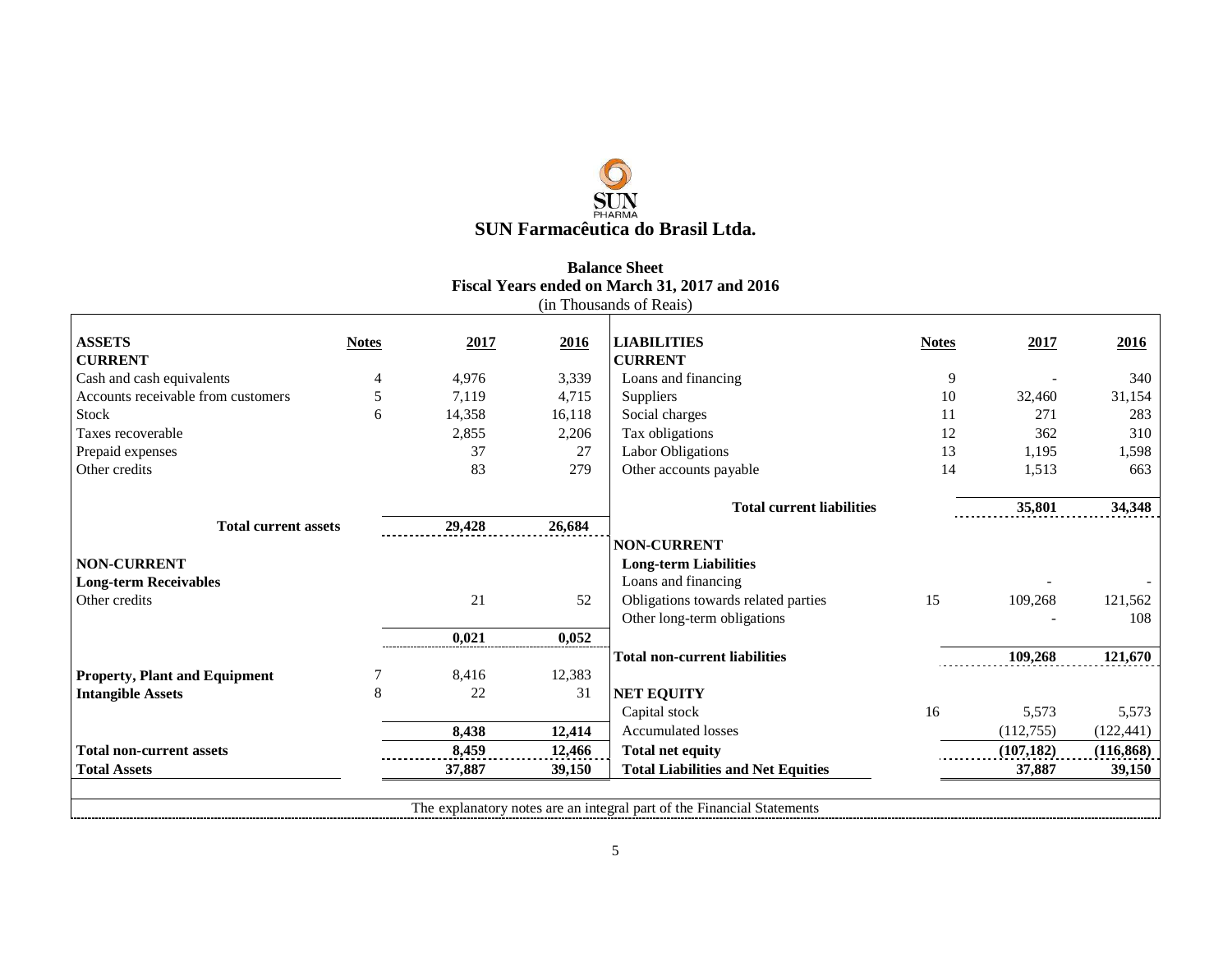

#### **Profit and Loss Statement Fiscal Years ended on March 31, 2017 and 2016**  (in Thousands of Reais)

|                                                                        |    | 2017      | 2016      |
|------------------------------------------------------------------------|----|-----------|-----------|
| <b>Net operating revenues</b>                                          | 19 | 53,760    | 32,954    |
| $($ - $)$ Costs for products sold                                      |    | (30, 183) | (32,379)  |
| Net profit                                                             |    | 23,577    | 0,575     |
| <b>Operating expenses and revenues</b>                                 |    | (22, 736) | (13, 831) |
| Administrative and commercial expenses Other operating revenues        |    | (4,458)   | (1,864)   |
| Earnings before financial expenses and revenues                        |    | (3,617)   | (15, 120) |
| <b>Financial expenses and revenues</b>                                 |    |           |           |
| Financial expenses                                                     | 20 | (4,758)   | (17, 195) |
| Financial revenues                                                     | 20 | 18,061    | 144       |
| <b>Total financial expenses and revenues</b>                           |    | 13,303    | (17,051)  |
| Earnings before income tax and social contribution                     |    | 9,686     | (32,171)  |
| Net profit / loss of the fiscal year                                   |    | 9,686     | (32.171)  |
| Amount of capital units of interest                                    |    | 5,573     | 5,573     |
| <b>Result per unit of interest (R\$)</b>                               |    | 1.74      | (5.77)    |
| The explanatory notes are an integral part of the Financial Statements |    |           |           |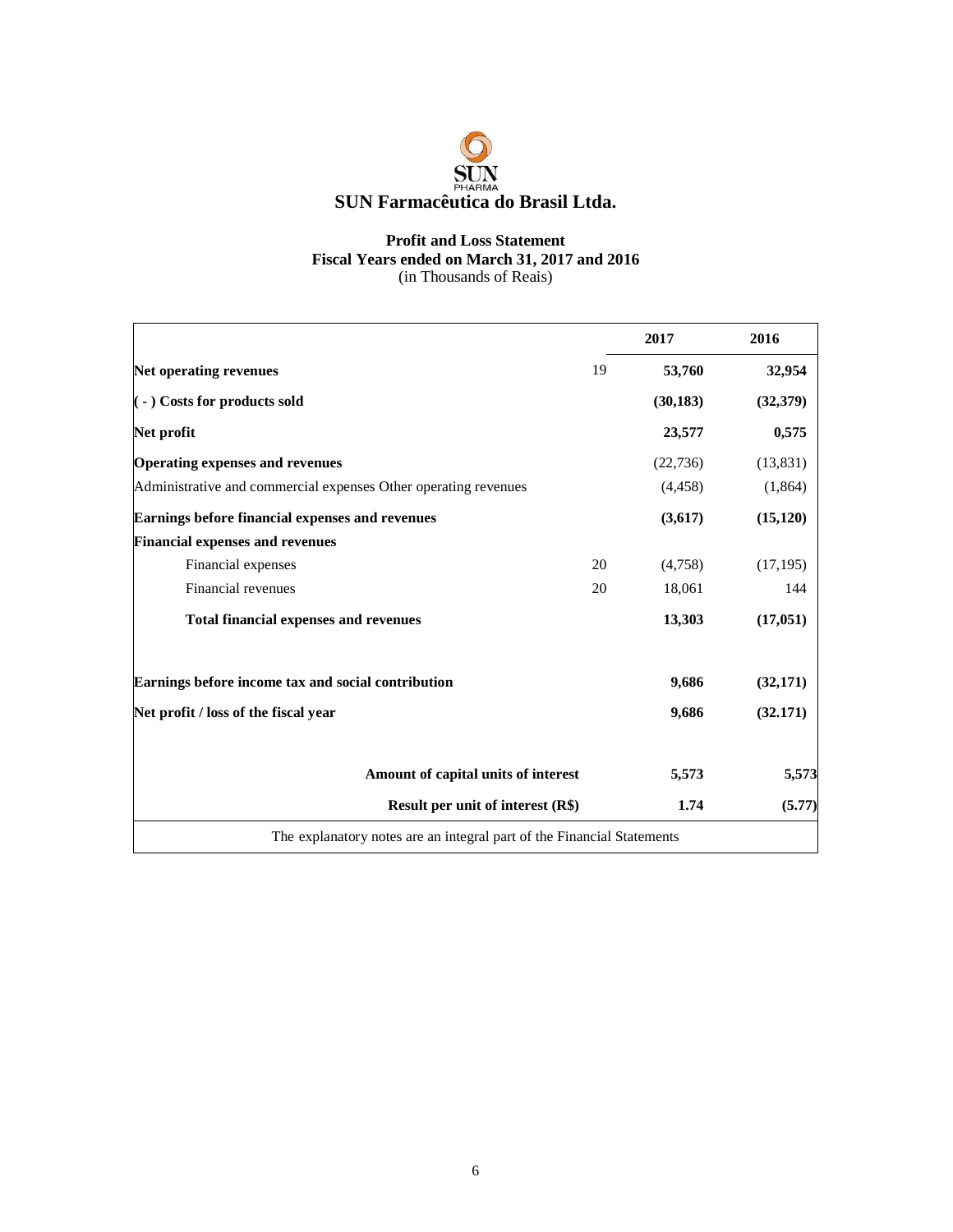

### **Statement of Changes in Shareholders' Equity Fiscal Years ended on March 31, 2017 and 2016**<br>
(in Thousands of Reais)

|                                                                        |                              | Accumulated   |              |
|------------------------------------------------------------------------|------------------------------|---------------|--------------|
|                                                                        | <b>Paid-up Capital Stock</b> | <b>Income</b> | <b>Total</b> |
| Balance on Monday, March 31, 2015                                      | 5,573                        | (90,270)      | (84, 697)    |
| Net result of the fiscal year ended on $3/31/2016$                     |                              | (32, 171)     | (32, 171)    |
| <b>Other Comprehensive Income</b>                                      |                              |               |              |
| - None                                                                 |                              |               |              |
| Balance on Monday, March 31, 2016                                      | 5,573                        | (122, 441)    | (116, 868)   |
| Net result of the fiscal year ended on 3/31/2017                       |                              | 9,686         | 9,686        |
| <b>Other Comprehensive Income</b>                                      |                              |               |              |
| - None                                                                 |                              |               |              |
| Balance on 31 March, 2017                                              | 5,573                        | (112,755)     | (107, 182)   |
|                                                                        |                              |               |              |
| The explanatory notes are an integral part of the Financial Statements |                              |               |              |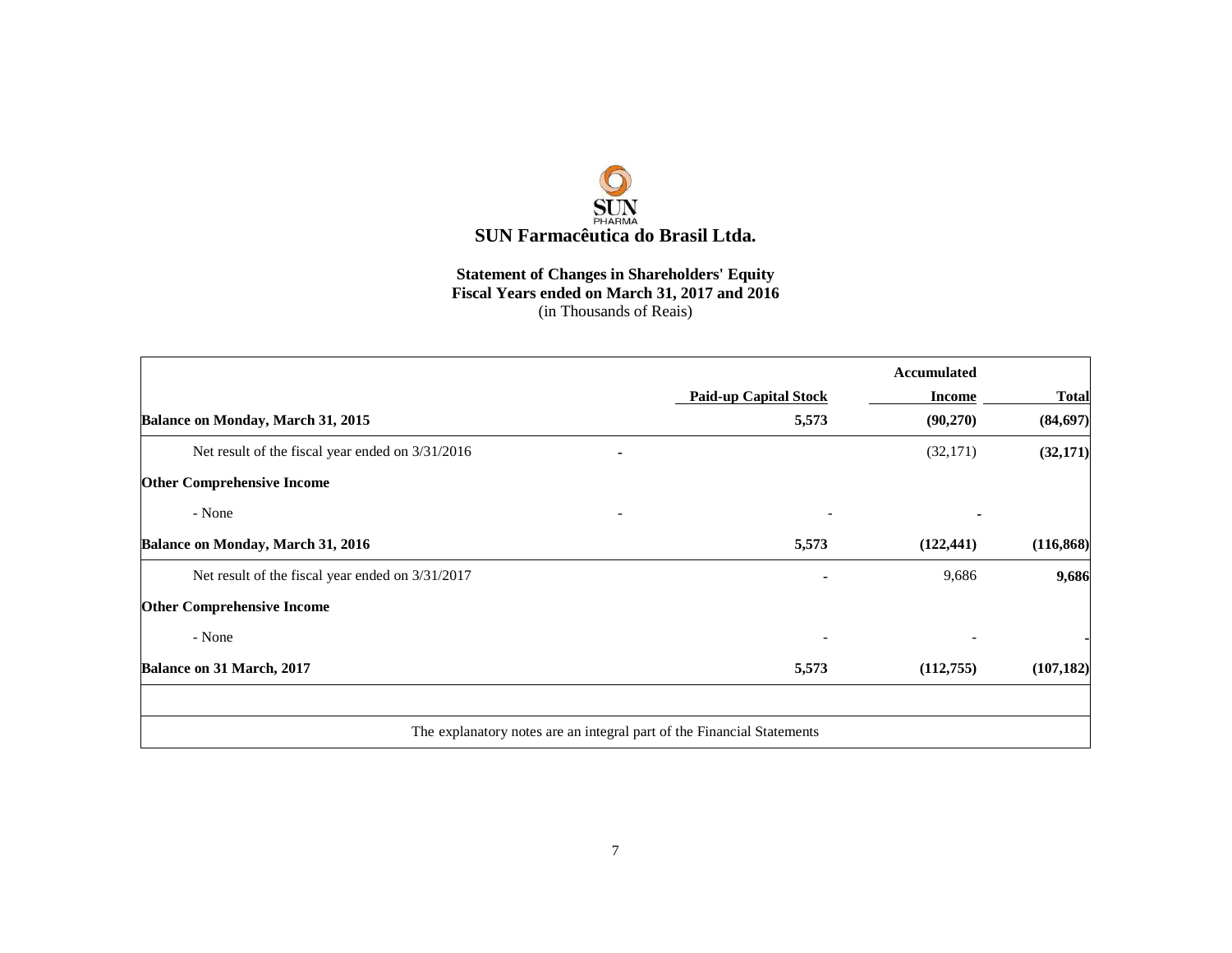

#### **Cash Flow Statement Fiscal Years ended on March 31, 2017 and 2016**

(in Thousands of Reais)

|                                                                        | 2017     | 2016      |
|------------------------------------------------------------------------|----------|-----------|
| <b>Cash flow from operations:</b>                                      |          |           |
| Earnings before income tax and social contribution                     | 9,686    | (32, 171) |
| Items not affecting the cash:                                          |          |           |
| Write-off of fixed assets                                              | 133      | 77        |
| Depreciations and amortizations                                        | 1,201    | 1,198     |
| <b>Impairment Test adjustment</b>                                      | 2,871    | 43        |
| Provision for Contingency and others expenses                          | 512      | 90        |
| Exchange variation not realized and Interest not current               | (9, 325) | 18,367    |
|                                                                        | 5,078    | (12,396)  |
| Variations to the Current Assets and Long-term Receivables             |          |           |
| Accounts receivable from customers                                     | (2,404)  | (1,795)   |
| Stock                                                                  | 1,760    | (9,958)   |
| Taxes recoverable                                                      | (649)    | (2,021)   |
| Prepaid expenses                                                       | (10)     |           |
| Other credits                                                          | 196      | 732       |
| Other credits – non-current                                            | 31       |           |
|                                                                        | (1,076)  | (13, 042) |
| Variance in the Current Liabilities and Long-term Liabilities          |          |           |
| Suppliers                                                              | 1,306    | 21,654    |
| Social charges                                                         | (415)    | 1,068     |
| Tax obligations                                                        | 52       | (725)     |
| Other accounts payable - current / non-current                         | 230      | 274       |
|                                                                        | 1,173    | 22,271    |
| <b>Total Operating Activities</b>                                      | 5,175    | (3,167)   |
| <b>Investment Activities</b>                                           |          |           |
| Acquisition of intangible assets                                       |          |           |
| Acquisition of fixed assets                                            | (229)    | (1,949)   |
| <b>Total Investment Activities</b>                                     | (229)    | (1,949)   |
| <b>Financing Activities</b>                                            |          |           |
| Loans and financing - current liabilities                              | (340)    | (170)     |
| Loans and financing - non-current liabilities                          |          |           |
| Related parties                                                        | (2,969)  | 6,088     |
| <b>Net Funds Used in Financing Activities</b>                          | (3,309)  | 5,918     |
| <b>Total Cash Flow Effects</b>                                         | 1,637    | 802       |
| <b>Cash and Cash Equivalents Variance</b>                              |          |           |
| Final cash and cash equivalents balance                                | 4,976    | 3,339     |
| Opening cash and cash equivalents balance                              | 3,339    | 2,537     |
| <b>Cash Variance</b>                                                   | 1,637    | 802       |
| The explanatory notes are an integral part of the Financial Statements |          |           |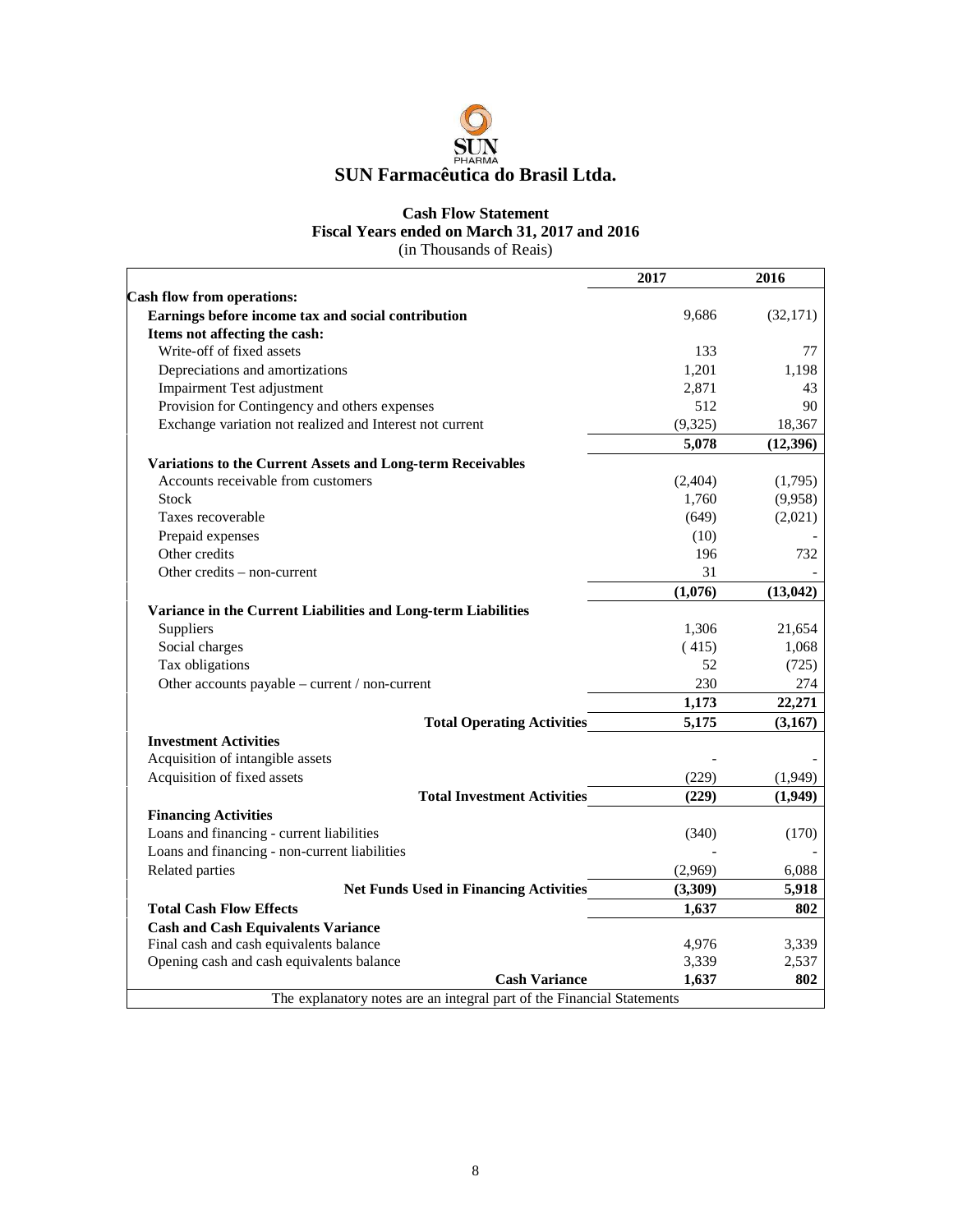

#### **Accompanying Notes to the Financial Statements Fiscal Years ended on March 31, 2017 and 2016**  (In Thousands of Reais)

#### **1 - Operating Context**

SUN Farmacêutica do Brasil Ltda., founded on April 10, 2002, has its head office in the city of Goiânia - State of Goiás. Its corporate purpose is the manufacture, import, export and trade of pharmaceutical products in general, as well as the import, export and distribution of pharmaceutical supplies, medical devices and similar goods.

The company has a branch in the city of São Paulo - State of São Paulo, with the corporate purpose of Administrative Office.

In November 2014, the share holders decided by mutual agreement to change the corporate name of the company from TKS Farmacêutica do Brasil Ltda to SUN Farmacêutica do Brasil Ltda, and it henceforth bears the assumed name: SUN Farmacêutica do Brasil Ltda.

#### **2 - Presentation of the Financial Statements**

The financial statements have been drawn up in accordance with the Brazilian Accounting Standards, in compliance with NBC TG 1000 - Accounting for Small and Mid-size Companies, Resolution 1255/09 of the Federal Accounting Board - CFC, as well as, where applicable, with regard to the other CFC Resolutions applicable to the CPC Pronunciations and, where applicable, with due regard for the aspects of Law No. 11.638/07 and Law No. 11.941/09 and recently of Law No. 12.973/2013.

The amounts presented in the statements are expressed in Reais and a result of the accumulation of par values, in accordance with the accounting practices described in explanatory Note No. 3.

The Company has adopted Law No. 6404/76 and its amendments introduced by Law No. 11.638/07 that modified, revoked and introduced new provisions to the Business Corporation Act. Such law principally aimed at updating the Brazilian corporate law in order to allow for the convergence process of the Brazilian accounting practices with those contained in the International Financial Reporting Standards (IFRS).

#### **3** - **Summary of the Principal Accounting Practices**

#### **a. Ascertainment of the results**

The results of the company's operations are ascertained in accordance with the accounting method of the fiscal years. The product sales revenue, as well as costs and expenses are recognized in the result due to its realization.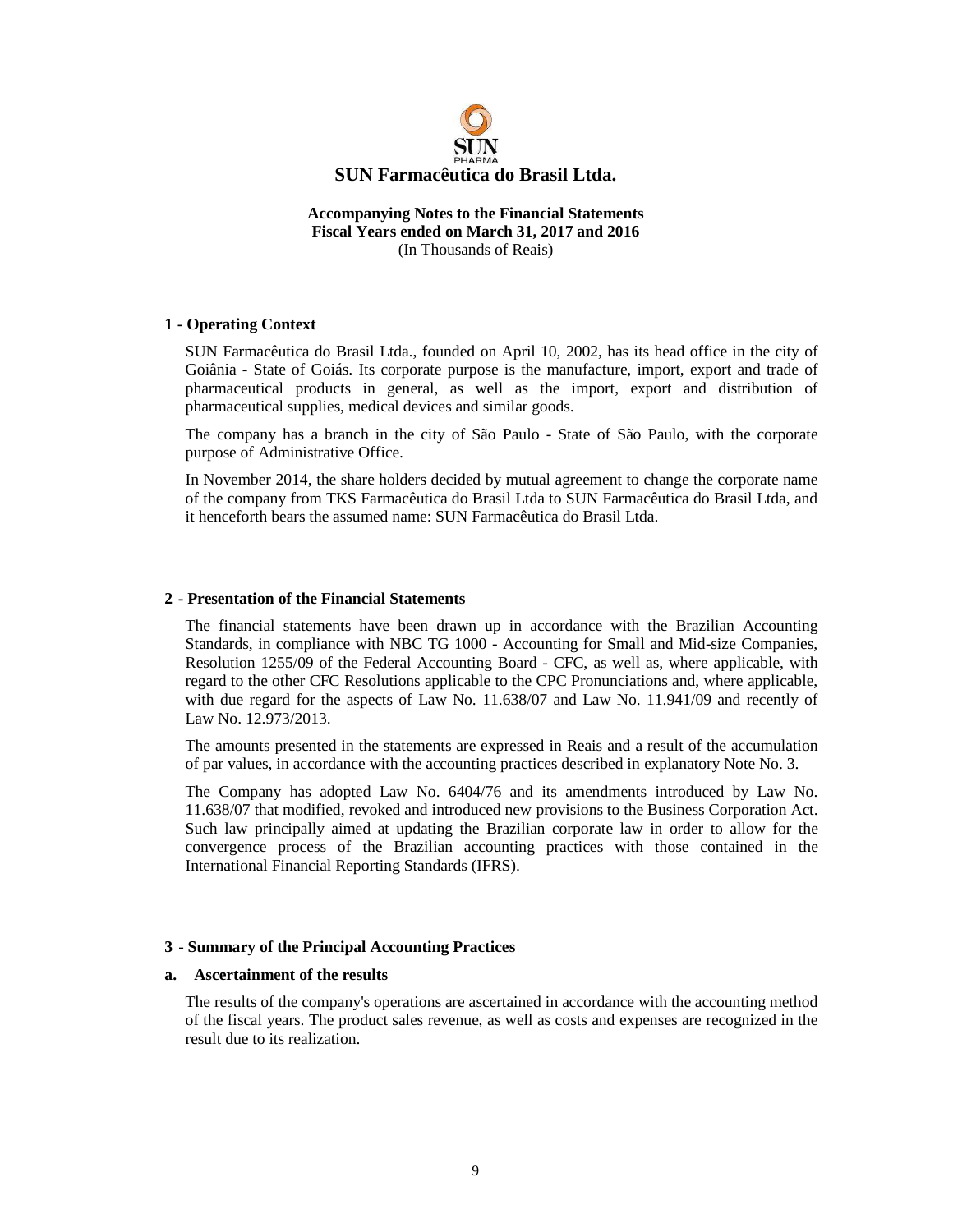

(in Thousands of Reais)

#### **b. Cash and Cash Equivalents**

Cash and cash equivalents include money in cash, balances on checking accounts and highliquidity financial short-term investments that are promptly convertible into a known amount of cash and bear an insignificant risk of change of market value. The financial investments are booked at cost, whereby the earnings made during the fiscal years are added, and although transactions were made in the period, at the closing date in March 2017, no balances were outstanding.

#### **c. Financial Instruments**

The financial instruments are only recognized from the date on which the company becomes part of the contractual provisions of the financial instruments. When recognized, they are initially booked at their fair value plus transaction costs that are directly attributable to their being acquired or taken out. On March 31, 2017, the book value of the financial instruments of the company, represented mainly by availabilities, accounts receivable from customers, accounts payable to suppliers and loans taken out from financial institutions and affiliates, are equivalent to their market value. The company does not make use of financial instruments in index exchange (SWAP) transactions or that involve Risk Derivatives transactions.

#### **d. Conversion from Foreign Currencies**

The Management of the company has defined that its functional currency is the Real, in accordance with the standards described in NBC TG 1000 - Accounting for Small and Mid-size Companies, Section 30 - Effects on the Changes in Exchange Rates and Conversion of Financial Statements.

Transactions in foreign currency, that means all those that are not carried out in the functional currency, are converted according to the exchange rate on the dates of each transaction. Monetary liabilities expressed in a foreign currency are converted to the functional currency according to the exchange rate on the closing date. The gains and losses due to exchange rate variations concerning the monetary assets and liabilities are recognized in the profit and loss statement.

#### **e. Accounts Receivable from Customers**

The accounts receivable from customers are assessed at the billed amount, including the respective taxes, and deducted from the adjustment to cover potentially non-performing credits from those accounts receivable.

The adjustment for doubtful loans is set forth based on the balance of securities overdue for over 6 months. The management of the company creates adjustments for doubtful loans only in order to cover risks of potential losses; therefore, this does not reflect the absolute incapacity of receipt. The balance on the date of the balance sheet is considered sufficient to cover potential losses when realizing amounts receivable from customers and other credits, taking into consideration the analysis of the outstanding transactions, of the existing bonds and of the specific risks presented.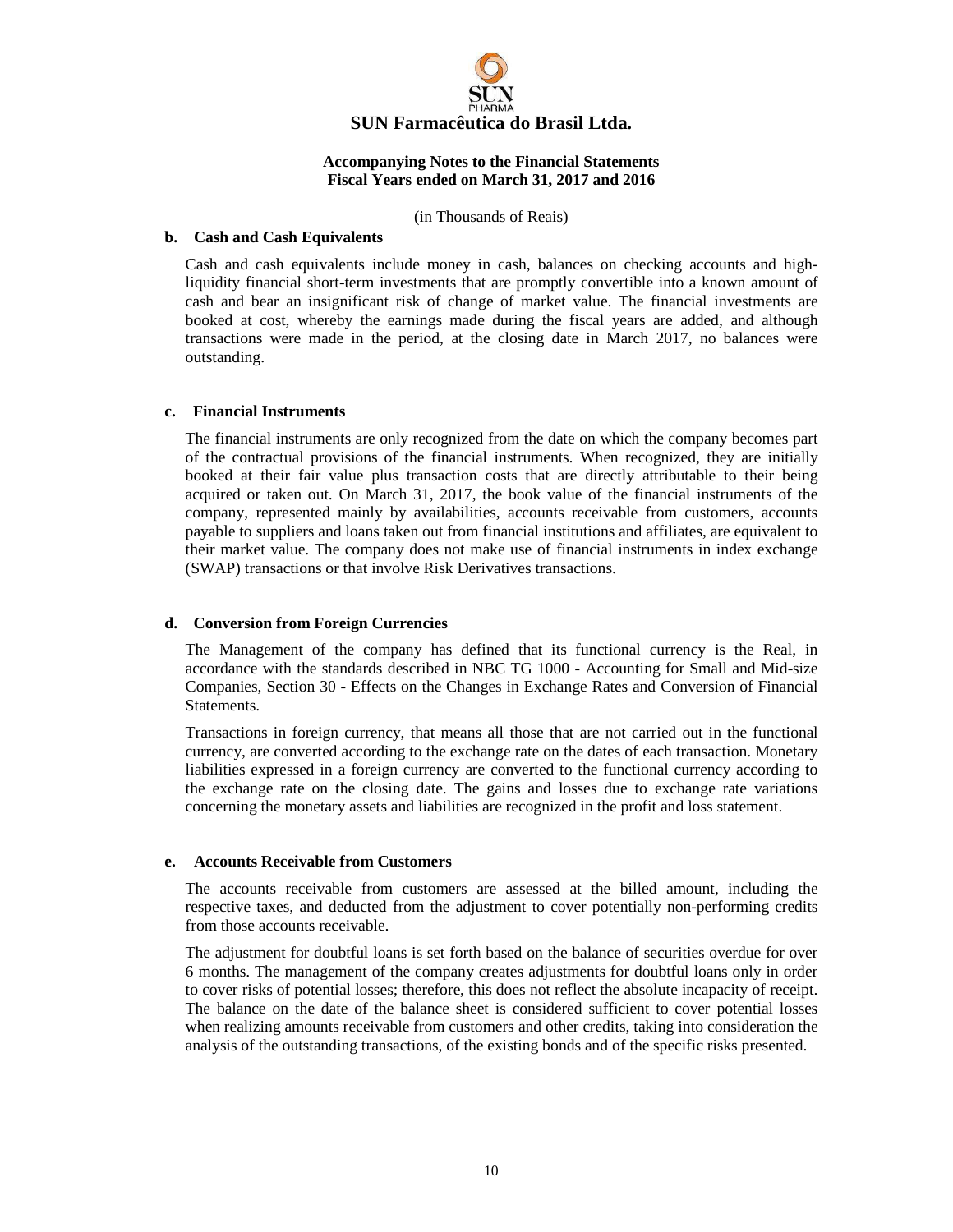

(in Thousands of Reais)

#### **f. Stock**

The expenses for material purchases are controlled in the stock at average cost and do not exceed the replacement cost or the net realizable value. The stock costs for products being processed and finished products include, in addition to the average costs of the used raw material, the general manufacturing expenses as well as labor in the processing, and the depreciation charges of the machines used in the process according to the absorption criterion.

#### **g. Property, Plant and Equipment**

The fixed assets are booked at acquisition or construction cost, net of accumulated depreciations. The depreciations are calculated according to the straight-line method over the acquisition or construction cost, in accordance with the estimated useful life time of the assets, depending on their usage, in accordance with the rates disclosed in explanatory Note No. 8. Gains and losses in disposals are determined by the comparison of the sales amounts with the book values and are booked as other Operational revenues/ expenses.

Repair and maintenance costs are expensed during the period in which they are incurred. The costs of the principal acquisitions is included in the book value of the asset in the moment when is probable that the future economic benefits that exceed the performance standard initially assessed for the existing asset will flow towards the company. The principal renovations are depreciated during the remaining useful life of the related asset.

#### **h. Intangible Assets**

Made up of amounts spent on trademark and patent and on the acquisition of software licenses of use. The latter have been amortized at an annual rate of 20%.

#### **i. Reduction of the Recoverable Amount of the Assets - Section 27, NCB TG 1000 - Accounting for Small and Mid-size Companies**

Aims at ensuring that the assets are not booked at a value higher than the one that will be recovered in time by the use of the operations of the entity or in its potential sale. The company deemed that it would not be necessary to conduct impairment tests and, therefore, losses due to recognizable devaluation were not ascertained.

#### **j. Loans and Financing**

Financial charges and inflation adjustments of the loans are booked depending on the time elapsed and ascertained in accordance with the terms of the contracts. Mainly made up of contracts aiming at the extension of the production capacity, as well as at modernization and in order to meet working capital needs.

#### **k. Labor Provisions and Charges**

On the balance date, the provision for vacations was made based on the rights acquired by the employees, including the corresponding social charges.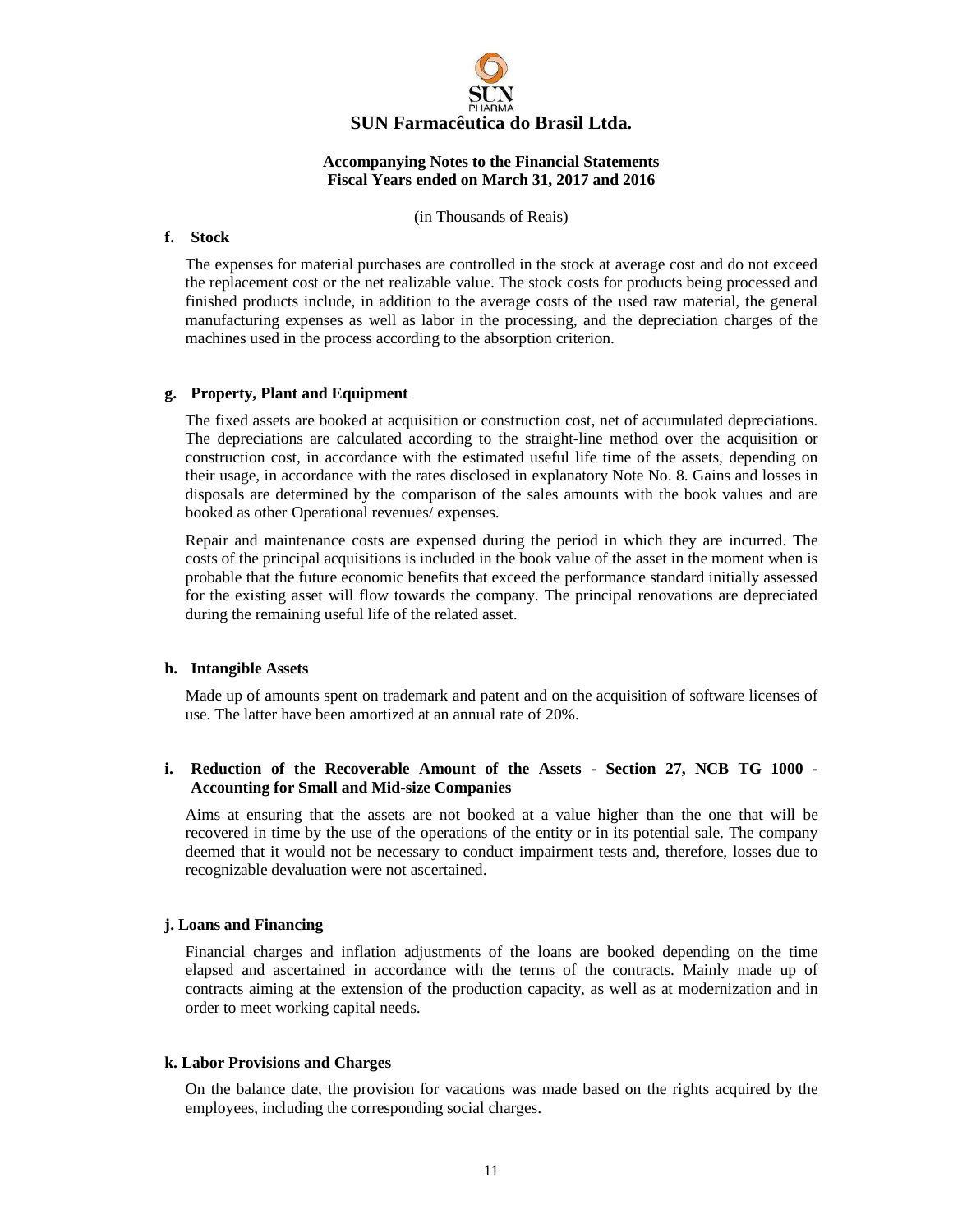

(in Thousands of Reais)

#### **I. Income Tax and Social Contribution**

The corporate income tax and the social contribution are calculated based on net profit, and suspended or reduced, for which the applicable legislation is considered for calculation purposes and the rates of 15% plus 10% on the calculation base excessive of R\$ 240,000 for income tax and 9% for the social contribution are applied. In view of the losses of the fiscal year, the company did not pay taxes.

#### **m. Other Assets and Liabilities**

An asset is recognized in the balance sheet when it is likely that its future economic benefits will be generated in favor of the company and its cost or value can be measured with certainty.

The current and non-current liabilities are stated at their known or calculable values plus, where applicable, the corresponding charges and monetary variations until the date of the balance sheet.

The provisions are recorded based on the best estimates of the risk involved. The financial statements, thus, include various estimates based on objective and subjective factors, depending on the judgment of the management for the determination of adequate values to be booked. The settlement of transactions involving such estimates may result in amounts diverging from those booked in the financial statements due to imprecision inherent to the value determination process, which is why the management periodically reviews such estimates and premises.

Estimates and premises are used in the selection of the useful lives of the property, plant and equipment for the creation of the adjustment to the potential risk that their accounts receivable might not be realized, as well as in the analysis of the other risks for the determination of other provisions, including for contingent and other similar liabilities, in addition to the assessment of the financial instruments and other assets and liabilities on the date of the balance sheet.

The realizable rights and liabilities falling due are classified as Current when their realization or settlement occurs within the twelve months subsequent to the date on which the financial statements are presented. Otherwise, they are stated as Non-current.

|                                     | 2017  | 2016  |
|-------------------------------------|-------|-------|
| Cash in hand                        | 3     |       |
| Banks - Deposit account             | 1.090 | 644   |
| <b>Highly Short Term Investment</b> | 3,883 | 2,694 |
| <b>Total</b>                        | 4.976 | 3,339 |

#### **4** *Cash and Cash Equivalents*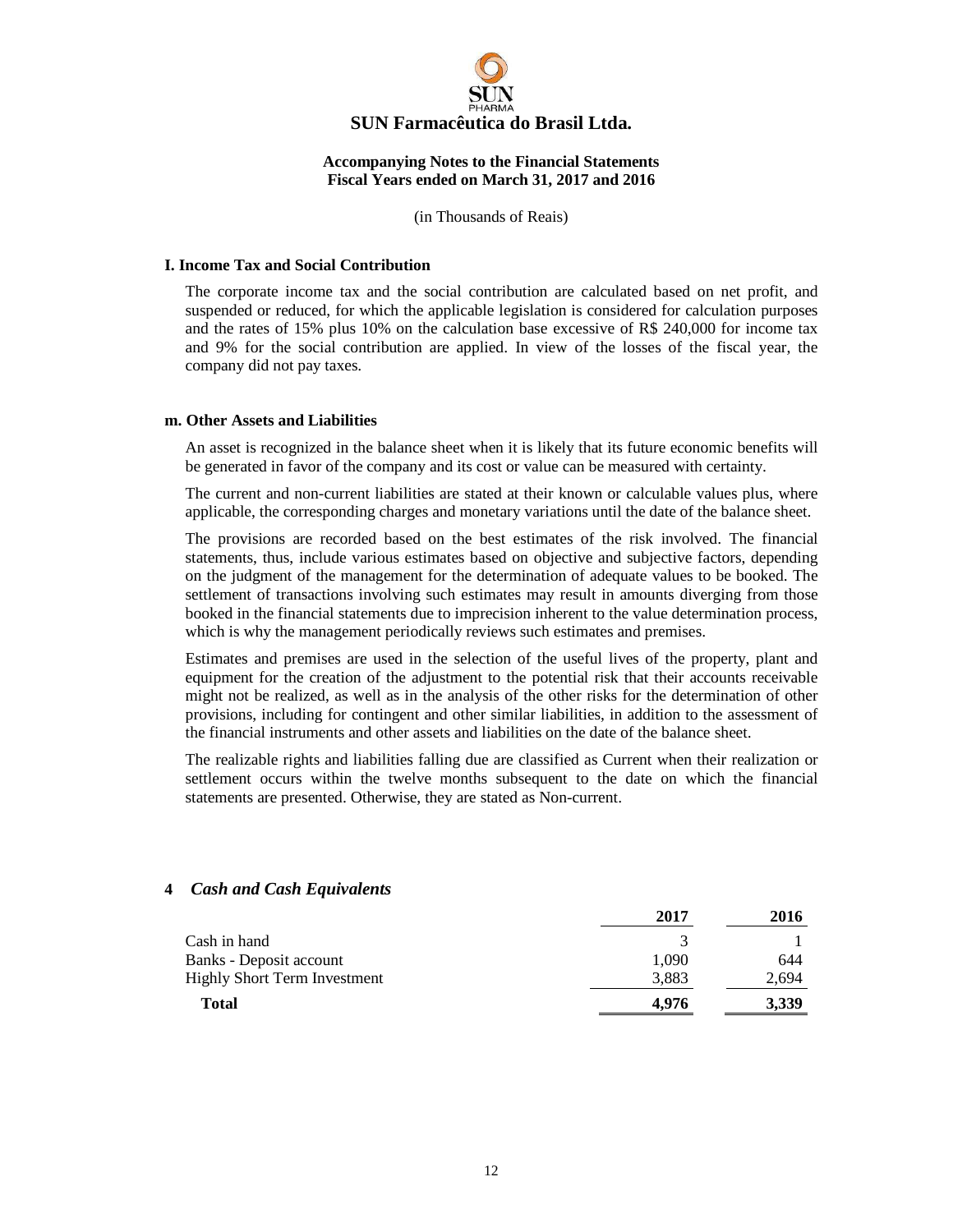

(in Thousands of Reais)

#### **5** *Accounts Receivable from Customers*

|                                       | 2017  | 2016  |
|---------------------------------------|-------|-------|
| Accounts receivables - Domestic       | 8.083 | 5.644 |
| (-) Provision for Doubtul Debts       | (842) | (865) |
| (-) Adjustment of revenue recognition | (122) | (64)  |
| Total                                 | 7.119 | 4.715 |

As on 3/31/2017, the total gross value of the accounts Receivable of the company was distributed by due dates:

| Outstand                | <b>BRL</b> |       |
|-------------------------|------------|-------|
| Within up to 30 days    | 4,804      |       |
| between 31 and 60 days  | 2,013      |       |
| between 61 and 90 days  | 11         |       |
| Sub-total               |            | 6,828 |
| Overdue                 |            |       |
| Within up to 30 days    | 291        |       |
| between 31 and 60 days  | 42         |       |
| between 91 and 180 days | 43         |       |
| 180 days and more       | 37         |       |
| More than 365 days      | 842        |       |
| Sub-total               |            | 1,255 |
| <b>Total</b>            |            | 8,083 |

#### **6** *Stock*

|                                            | 2017    | 2016    |
|--------------------------------------------|---------|---------|
| <b>Finished Goods</b>                      | 15,826  | 8,225   |
| Adjustment of revenue recognition - Cogs   | 67      | 39      |
| Raw material                               | 760     | 4,243   |
| Packing material                           | 436     | 584     |
| Work in progress                           |         | 840     |
| Goods in transit                           |         | 3,294   |
| Consumption material                       | 283     | 243     |
| Third party inventory                      |         | 413     |
| Others                                     | 18      | 11      |
| (-) Adjustment of net realization value    | (171)   |         |
| (-) Provision for written off stock<br>(a) | (2,861) | (1,774) |
| <b>Total</b>                               | 14,358  | 16,118  |

The balance stated in the accounts above identified as (a) – Expired stock or short expired in the next 6 months and products slow moving. The management has made the adjustment and awaits the authorization of the National Health Surveillance Agency ("Anvisa") so that they can be burnt.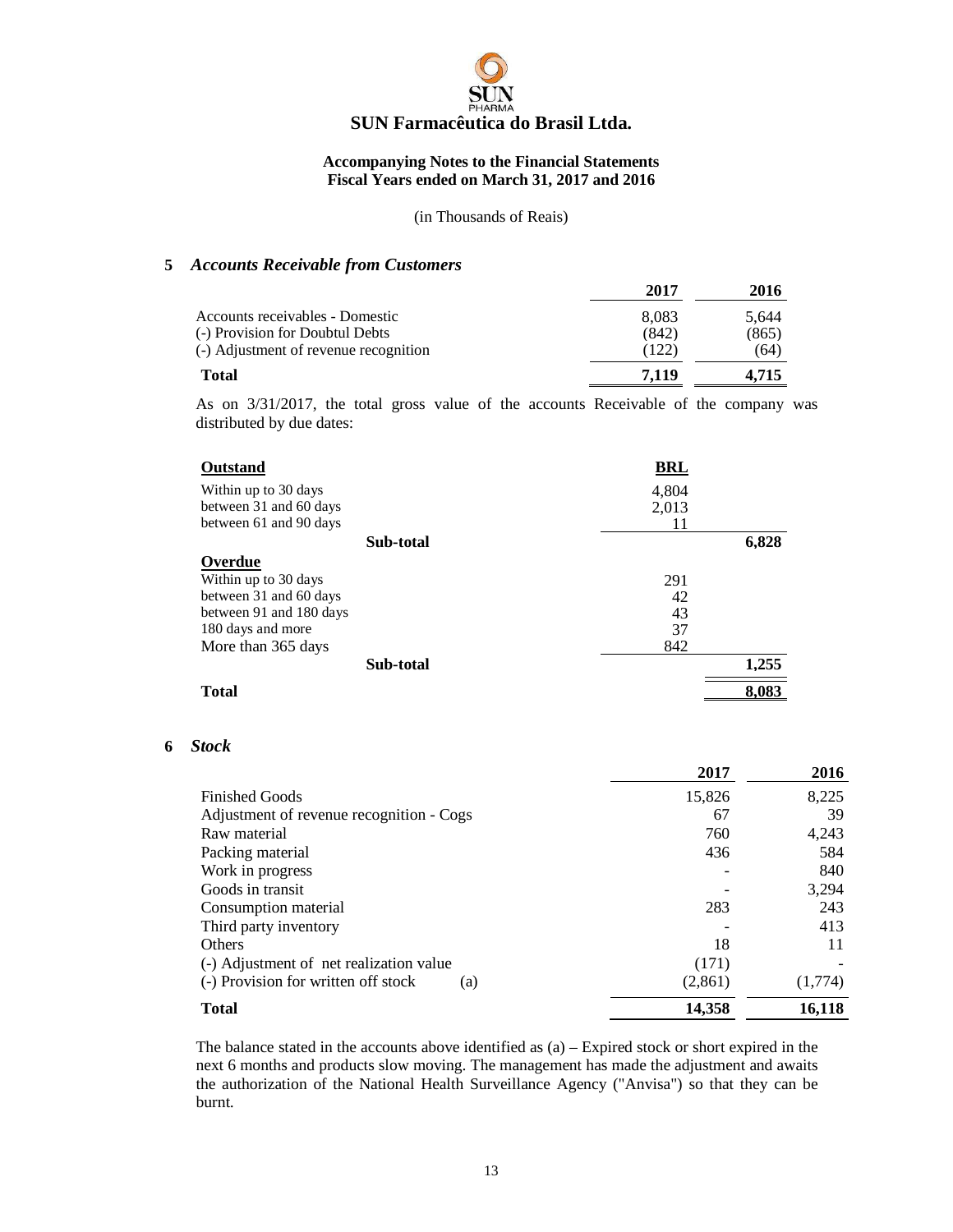

(in Thousands of Reais)

#### **7** *Fixed Assets*

|                                            |        |                    |                        | 2017         | 2016            |
|--------------------------------------------|--------|--------------------|------------------------|--------------|-----------------|
|                                            |        |                    | $\left( \cdot \right)$ |              |                 |
|                                            | Annual |                    | Accumulated            |              | <b>Balance</b>  |
| <b>Description</b>                         | rate   | <b>Gross Value</b> | Deprec.                | <b>Total</b> | <b>Previous</b> |
| Lands                                      |        | 118                |                        | 118          | 118             |
| <b>Buildings</b>                           | 4%     | 6,501              | (1,886)                | 4,615        | 4,875           |
| Facilities                                 | 10%    | 1,212              | (656)                  | 556          | 740             |
| Computers and IT Equipment                 | 20%    | 478                | (367)                  | 111          | 174             |
| Vehicles                                   | 20%    | 474                | (182)                  | 292          | 175             |
| Plant and Machinery                        | 10%    | 8,454              | (4,151)                | 4,303        | 4,876           |
| <b>Furniture and Fixture</b>               | 10%    | 336                | (156)                  | 180          | 213             |
| <b>Administrative Facilities</b>           | 10%    | 128                | (90)                   | 38           | 50              |
| Tools and devices                          | 20%    | 762                | (482)                  | 280          | 356             |
| Capital working in Progress                |        | 837                |                        | 837          | 849             |
| <b>Subtotal Property Plant / Equipment</b> |        | 19,300             | (7,970)                | 11,330       | 12,426          |
| <b>Impairment test</b>                     |        |                    |                        | (2,914)      | (43)            |
| <b>Total Property Plant and Equipment</b>  |        |                    |                        | 8,416        | 12,383          |

The development of the balances of the fixed assets accounts in the period from April 1, 2016 to March 31, 2017 was as follows:

#### **Details**

|                                               | <b>Gross Value</b> |                |       |       |         |
|-----------------------------------------------|--------------------|----------------|-------|-------|---------|
| <b>Description</b>                            | <b>Useful Life</b> | <b>Opening</b> | $(+)$ | $(-)$ | balance |
|                                               | (in years)         | <b>Balance</b> | In    | Out   | 03/2017 |
| Lands                                         |                    | 118            |       |       | 118     |
| <b>Buildings</b>                              | 25                 | 6,501          |       |       | 6,501   |
| <b>Facilities</b>                             | 10                 | 1.320          |       | (108) | 1,212   |
| Computers and IT equipment                    | 5                  | 482            |       | (5)   | 478     |
| <b>Vehicles</b>                               | 5                  | 312            | 162   |       | 474     |
| Plant and Machinery                           | 10                 | 8.389          | 65    |       | 8,454   |
| Furniture and Fixture                         | 10                 | 342            |       | (6)   | 336     |
| <b>Administrative Facilities</b>              | 10                 | 128            |       |       | 128     |
| <b>Tools and Devices</b>                      | 20                 | 772            |       | (11)  | 762     |
| Capital working in Progress                   |                    | 849            |       | (12)  | 837     |
| <b>Total of Property; Plant and Equipment</b> |                    | 19,213         | 229   | (142) | 19,300  |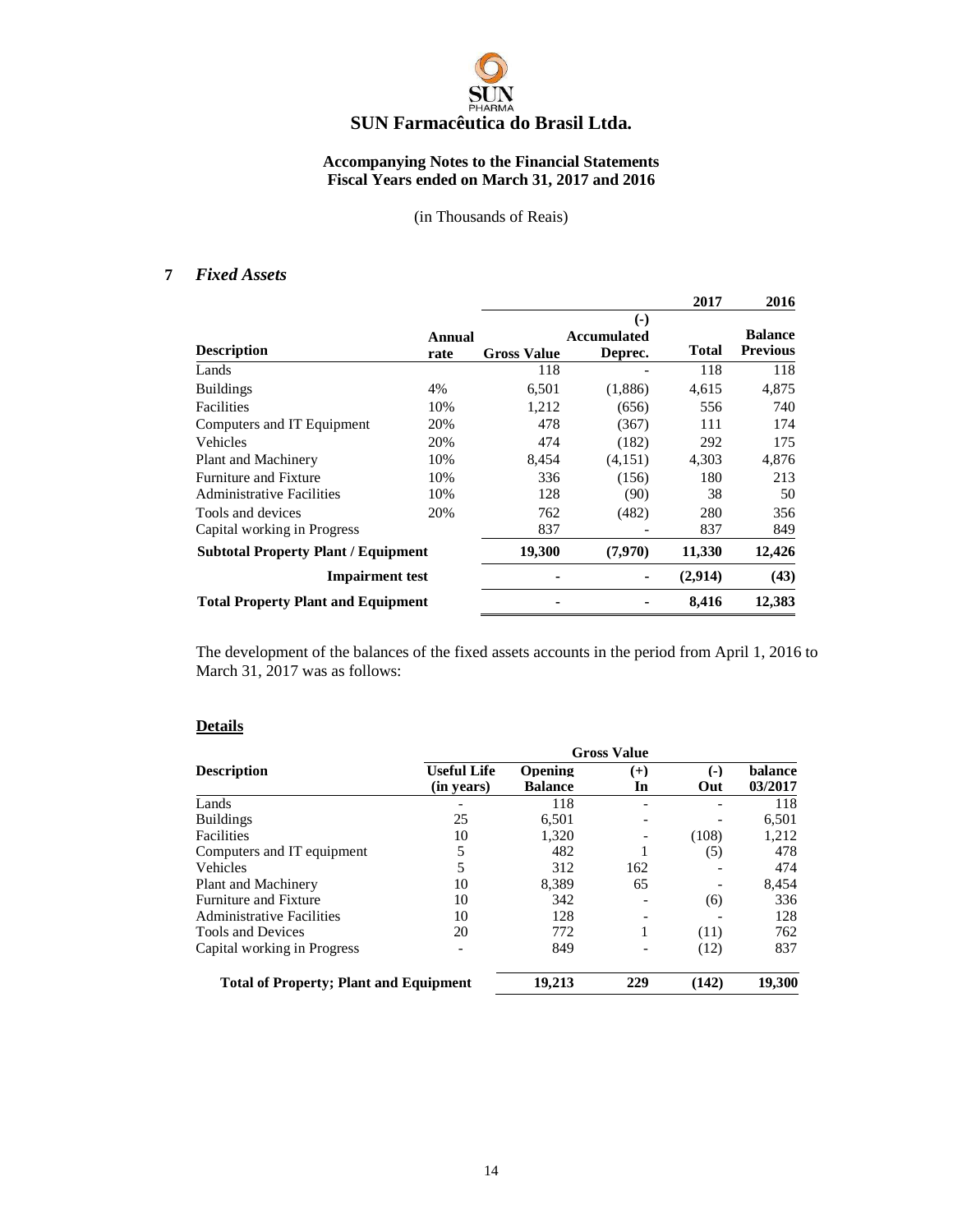# **SUN Farmacêutica do Brasil Ltda.**

#### **Accompanying Notes to the Financial Statements Fiscal Years ended on March 31, 2017 and 2016**

#### (in Thousands of Reais)

#### **Details**

|                            |                | <b>Accumulated Depreciation</b> |                |              |                           |
|----------------------------|----------------|---------------------------------|----------------|--------------|---------------------------|
| Description                | Annual<br>Rate | Opening<br><b>Balance</b>       | $^{(+)}$<br>In | $(-)$<br>Out | <b>Balance</b><br>03/2017 |
| <b>Buildings</b>           | 4%             | 1,626                           | 260            | ۰            | 1,886                     |
| <b>Facilities</b>          | 10%            | 580                             | 76             |              | 656                       |
| Computers and IT Equipment | 20%            | 307                             | 60             |              | 367                       |
| Vehicles                   | 20%            | 137                             | 46             |              | 183                       |
| Plant and Machinery        | 10%            | 3,513                           | 646            | (9)          | 4,150                     |
| Furniture and Fixture      | 10%            | 129                             | 28             |              | 157                       |
| Administrative Facilities  | 10%            | 79                              | 11             |              | 90                        |
| <b>Tools and Devices</b>   | 20%            | 416                             | 65             |              | 481                       |
| <b>Total Depreciation</b>  |                | 6,787                           | 1,192          | (9)          | 7,970                     |

#### **Details**

|                                  | <b>Impairment Test</b> |     |         |                |  |
|----------------------------------|------------------------|-----|---------|----------------|--|
|                                  | <b>Opening</b>         | (+) | (-)     | <b>Balance</b> |  |
| <b>Descriptions</b>              | <b>Balance</b>         | In  | Out     | 03/2017        |  |
| Facilities                       | $\cdot$ $\cdot$        | ۰   |         | (7)            |  |
| Computers IT Equipment           | $\left( 2\right)$      |     |         | (2)            |  |
| Vehicles                         | 2)                     |     |         | (2)            |  |
| Plant and Machinery (a)          | 2)                     |     | (2,871) | (2, 873)       |  |
| <b>Furniture and Fixture</b>     | (23)                   |     |         | (23)           |  |
| <b>Administrative Facilities</b> |                        |     |         | (7)            |  |
| <b>Impairment Total</b>          | (43)                   |     | (2.871  | (2.914)        |  |

- (a) As per management decision, the plant in Goiania stopped having manufacturing operations w.e.f. Feb 2017. The primary reasons behind this shutdown, was driven by the three following factors :
	- $\checkmark$  Significantly higher investments were projected as requisites to have more economic levels of production;
	- $\checkmark$  Underutilization of plant capacity, inefficient machineries and production lines having led to high overheads, and therefore high cost per unit, making the products being manufactured have low margins, rendering them economically unviable;
	- $\checkmark$  Denial of registration for new products to be manufactured at Goiania plant, also erased the opportunity for further absorption of overheads, and rendering products manufactured here, yield reasonable margins.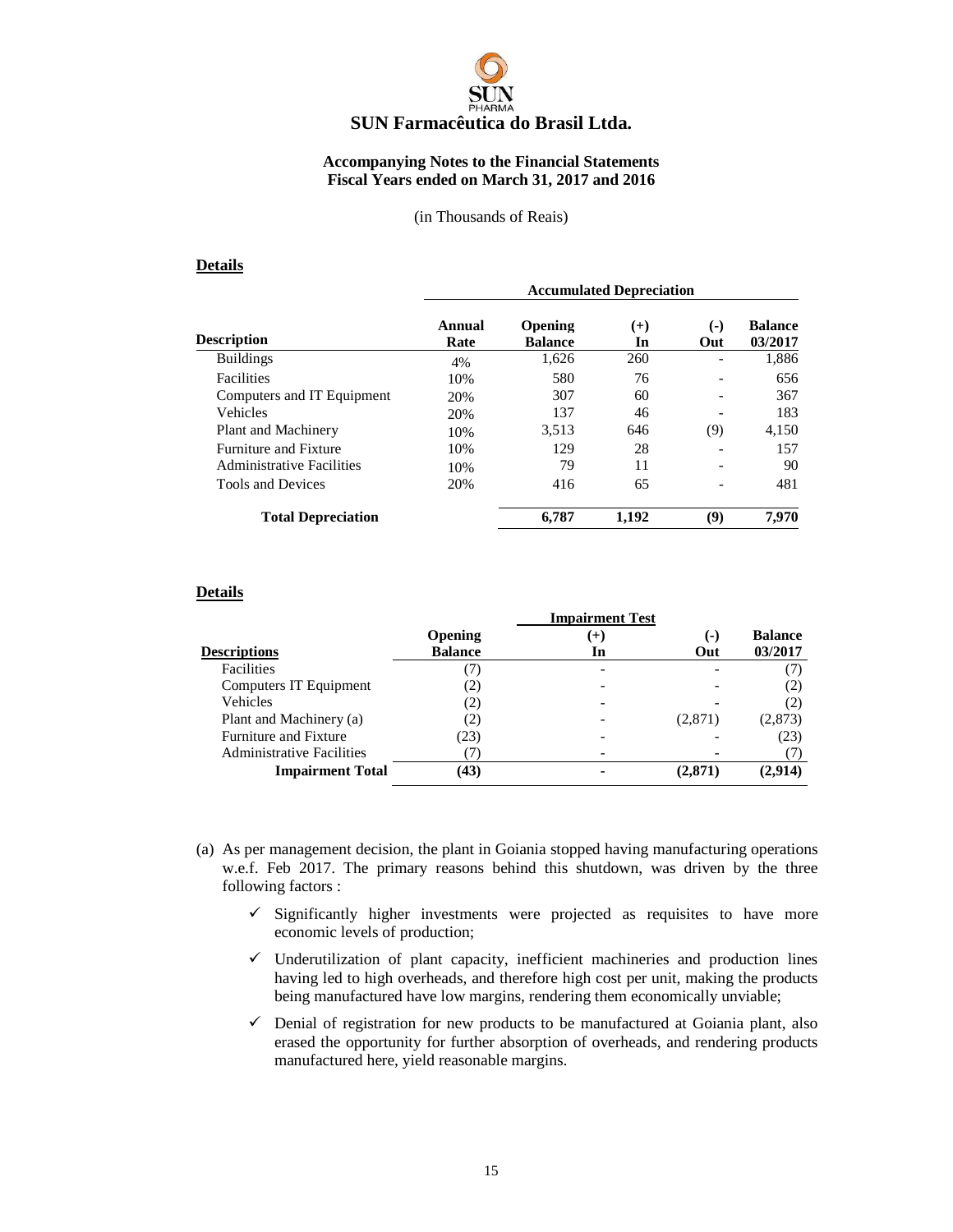

#### (in Thousands of Reais)

#### **8** *Intangible Assets*

|                                                                 |                 |          |                                                            | 2017         | 2016                              |
|-----------------------------------------------------------------|-----------------|----------|------------------------------------------------------------|--------------|-----------------------------------|
| <b>Description</b>                                              | Annual.<br>Rate |          | $(-)$<br><b>Accumulated</b><br>Infl.adj. Cost Amortization | <b>Total</b> | <b>Previous</b><br><b>Balance</b> |
| Software                                                        | 20%             | 112      | (98)                                                       | 14           | 23                                |
| <b>Trademarks and Patents</b><br><b>Total Intangible Assets</b> |                 | 8<br>120 | (98)                                                       | 22           | 8<br>31                           |

The development of the balances of the intangible asset accounts in the period from April 1, 2016 to March 31, 2017 was as follows:

#### **Details**

|                                | <b>Gross Book</b>                |                           |                |              |                    |
|--------------------------------|----------------------------------|---------------------------|----------------|--------------|--------------------|
| <b>Description</b>             | <b>Useful Life</b><br>(in years) | <b>Opening</b><br>balance | In             | l – I<br>Out | balance<br>03/2017 |
| Software                       |                                  | 112                       | -              |              |                    |
| <b>Trademarks and Patents</b>  | -                                |                           | -              |              | 8                  |
| <b>Total Intangible Assets</b> |                                  | 120                       | $\blacksquare$ |              | 120                |

#### **Details**

|                           |                           | <b>Accumulated Depreciation</b> |             |                          |                           |  |
|---------------------------|---------------------------|---------------------------------|-------------|--------------------------|---------------------------|--|
| <b>Description</b>        | Annual<br>Deprec.<br>Rate | Opening<br><b>Balance</b>       | $(+)$<br>In | $(-)$<br>Out             | <b>Balance</b><br>03/2017 |  |
| Software                  | 20%                       | 89                              |             | $\overline{\phantom{0}}$ | 98                        |  |
| <b>Total Depreciation</b> |                           | 89                              |             | $\blacksquare$           | 98                        |  |

#### **9** *Loans and Financing*

|                              |                 |                        | 2017                     |         | 2016                     |
|------------------------------|-----------------|------------------------|--------------------------|---------|--------------------------|
|                              |                 |                        | No                       |         | No                       |
| <b>Domestic Institutions</b> | <b>Maturity</b> | <b>Charges</b> Current | Current                  | Current | Current                  |
| Banco do Brasil S.A.         |                 | $12/1/2016$ 100% p.y.- | $\overline{\phantom{0}}$ | 340     | $\overline{\phantom{0}}$ |
| <b>Loans and Financing</b>   |                 |                        | ۰                        | 340     |                          |

#### Destination of the funds raised in national currency

The funds raised from Banco do Brasil S.A. are mainly destined for the acquisition of equipment and extension and modernization works of the production. The contracts represented by an Industrial Credit Bill (Constitutional Funds, CF) are secured by properties owned by partners of SUN Farmacêutica do Brasil Ltda. Payment has been made on November, 2016.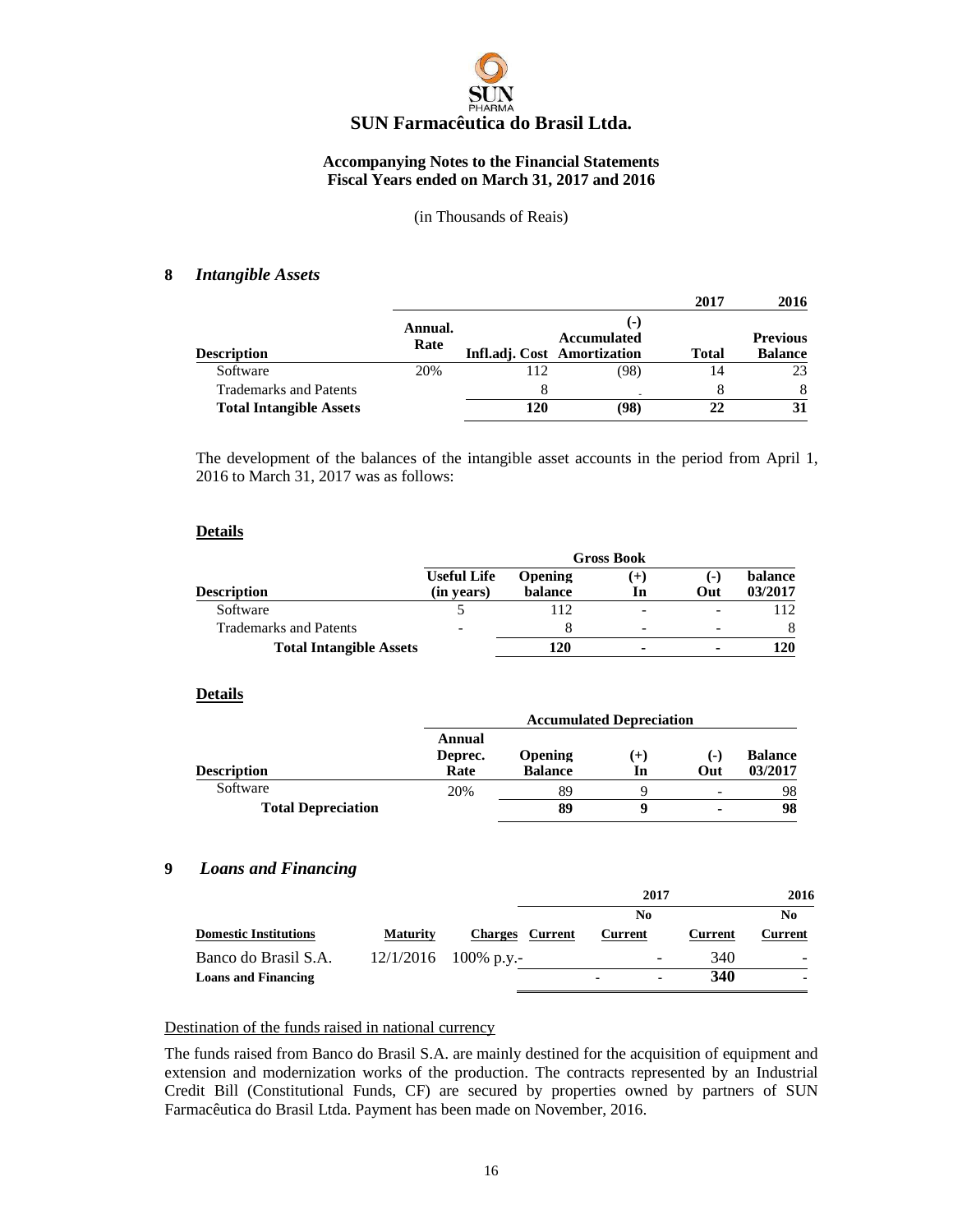

#### (in Thousands of Reais)

#### **10** *Suppliers*

|                              | 2017    | 2016   |
|------------------------------|---------|--------|
| Intercompany - Principal     | 35,723  | 24,909 |
| Intercompany – Exchange Rate | (3,754) | 2,498  |
| Intercompany – In Transit    |         | 3,294  |
| Others                       | 491     | 453    |
| <b>Total</b>                 | 32,460  | 31,154 |

The outstanding balance in US Dollar (US\$) towards SunPharmaceutical was made up of the amount of US\$ 10,089 Mn.

#### **11** *Social Charges Obligations*

| 2017  | 2016  |
|-------|-------|
| 214   | 231   |
| 49    | 52    |
| 8     |       |
| 271   | 283   |
|       |       |
| 2017  | 2016  |
| 203   | 182   |
| 121   | 121   |
| 16    |       |
| 22    | 7     |
| 362   | 310   |
|       |       |
| 2017  | 2016  |
|       | 456   |
| 208   | 191   |
| 987   | 951   |
| 1,195 | 1,598 |
|       |       |

(\*) On August 28, 2006, the then TKS Farmacêutica Ltda., currently Sun Farmacêutica do Brasil Ltda., executed the Special Regime Agreement with the Government of the State of Goiás for the implementation of a special credit for investments in the extension of its industrial plant located in Goiânia. This tax incentive program of the Government of Goiás that aims at the reduction of the ICMS is called "PRODUZIR". In order to use this program, the beneficiary shall present industrial projects aiming at the expansion of the production capacity and at the generation of direct and indirect jobs.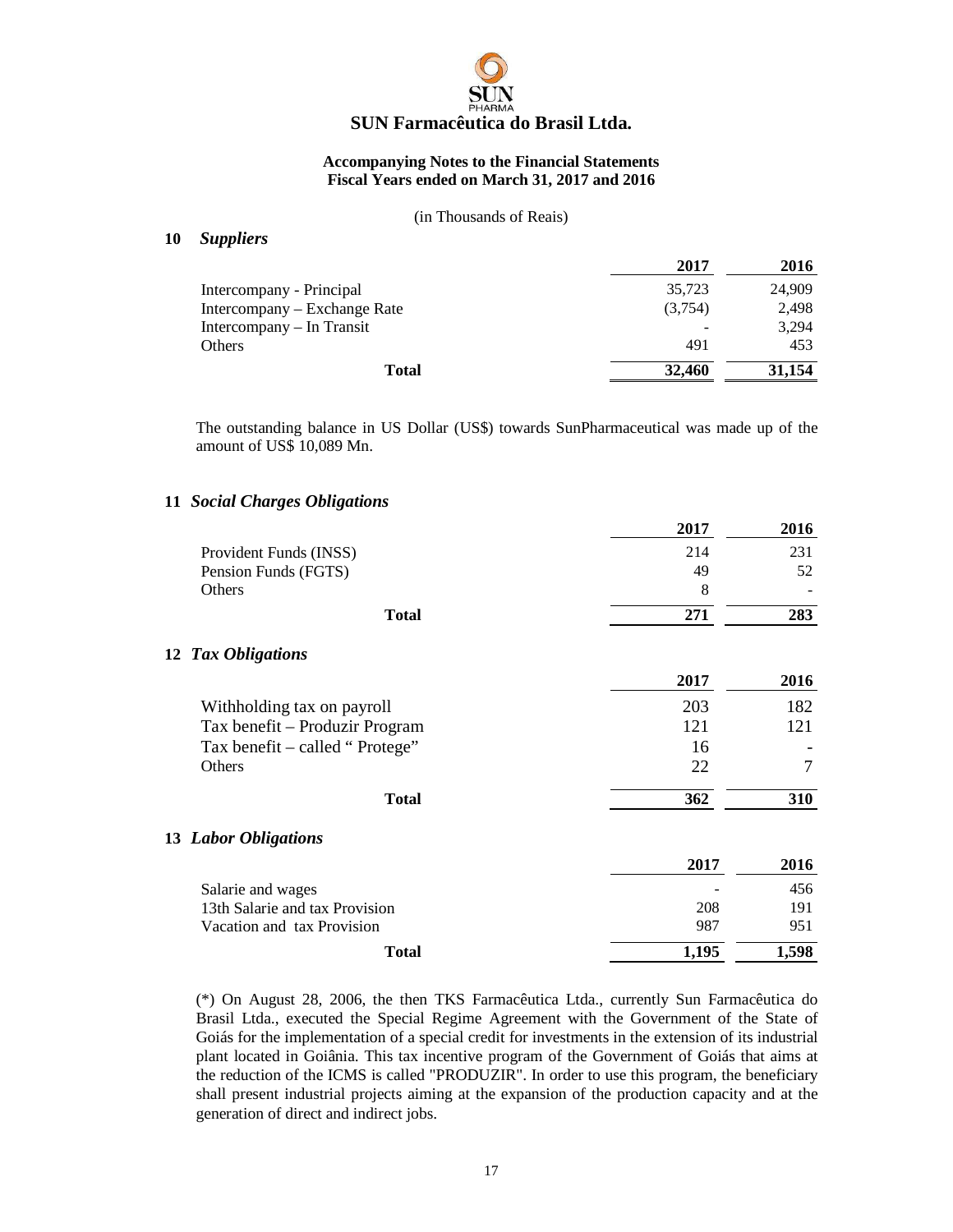

#### (in Thousands of Reais)

Produzir is the Program of the Government of the State of Goiás that provides an incentive for the deployment, expansion or revitalization of industries, stimulating investment, technological renovation and the increase of state competitiveness focusing on creation of jobs, income and reduction of the social and regional inequalities.

Works as funding with monthly installments of 73% of the Goods and Service Circulation Tax ("ICMS") due by the beneficiaries, making the production cost cheaper and their products more competitive on the market.

Everything that accumulates during a year of fruition will have a grace period of one year for payment. In the moment the accounts are settled, the discount factors shall be applied by means of audits, whereby the loan may be reduced (released) by up to 100%.

In order for the company to request the release of the balance due it shall record a request for a release audit with the Commissioner of PRODUZIR / FOMENTAR. The request shall be addressed to the Chairman of the Executive Commission of the Decision-Making Board of the PRODUZIR / FOMENTAR Program, on paper with the letterhead of the company, characterizing it in the best way possible.

The monthly assessed tax is booked, and annually a rendering of accounts process is set up that may result in the total or partial release of the tax due in the period. In this case, the calculated difference shall be paid.

#### **14** *Other accounts payable*

|                     | 2017  | 2016 |
|---------------------|-------|------|
| Contingencies (a)   | 602   |      |
| Bonus provision (b) | 649   | 360  |
| Others              | 262   | 303  |
| <b>Total</b>        | 1.513 | 663  |

(a) Sun Farmacêutica do Brasil Ltda. is counterparty in lawsuits of labor and civil nature, as part of the normal course of its activities. Such contingencies are classified as likely losses.

Those lawsuits refer to actions filed by former employees that claim compensations. The labor contingency amount considers the survey conducted by our legal counselors and is mainly related to indirect terminations, salary / equal pay, pain and suffering and unhealthy work premium, compensation for occupational diseases, accidents at work and equal pay / accumulation of functions and unhealthy work, estimative amount booked for these case are around BRL 600 Mn .

The company keeps a follow-up system for all administrative and court cases in which it appears as plaintiff or defendant, and, backed by the opinion of the legal counsels, classifies the actions in accordance with their likelihood of dismissal.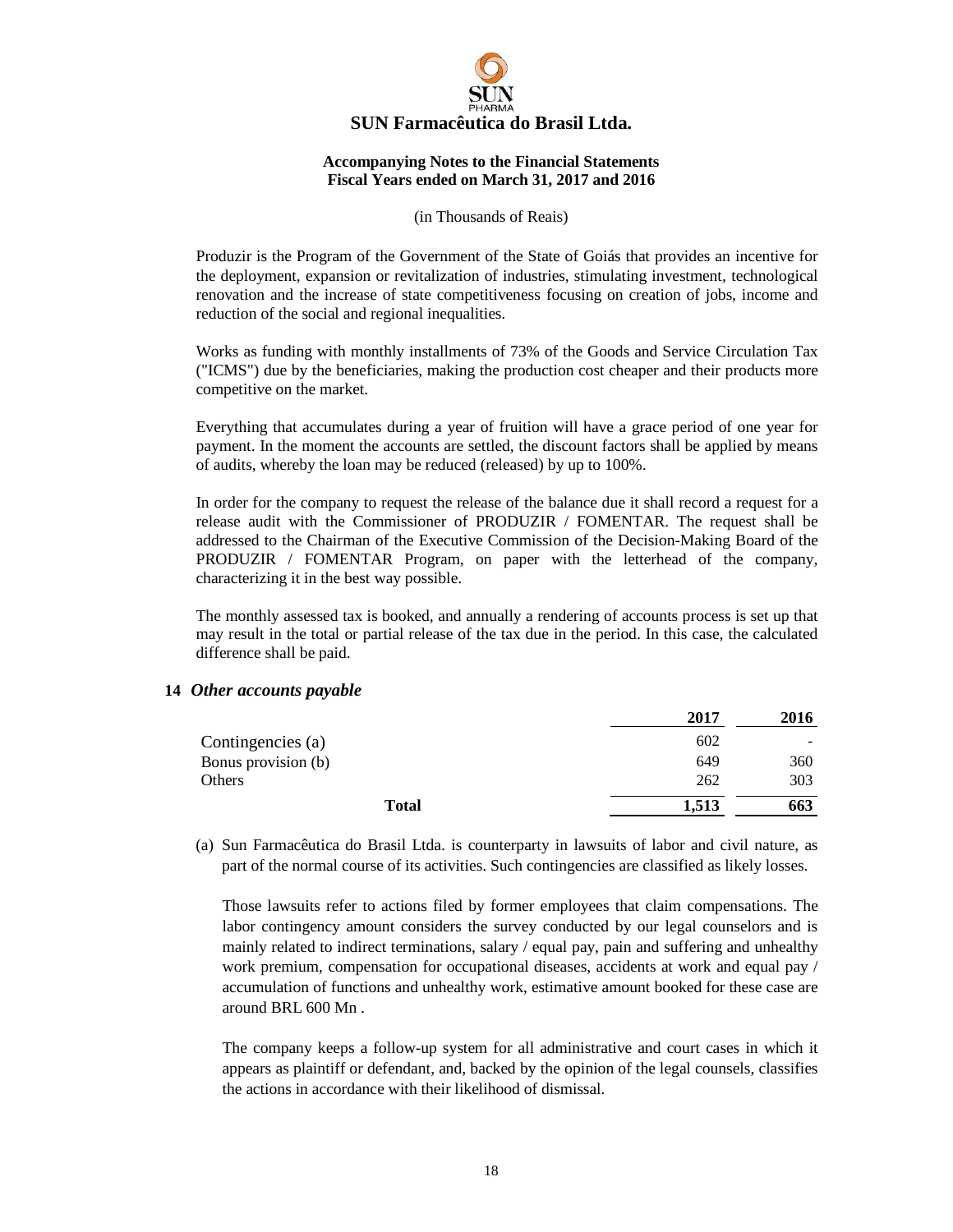

#### (in Thousands of Reais)

In this context, the civil contingencies, also assessed with a possible risk of loss, were not booked, whereby the principal cases are relating to provisional remedies, summonses, extrajudicial notifications, motions for clarification, tax deficiency notices, administrative proceedings, collections, court and ordinary recoveries, in the amount of BRL 937.

(b) Provision for bonus incentive of individual performance was recognized and expected payment be paid under cash bonus plans or short-term profit sharing if the Company has a legal or constructive obligation

#### **15** *Transactions with Related Parties*

|                                        | <b>Non-current Liabilities</b> |             |
|----------------------------------------|--------------------------------|-------------|
|                                        | 2017                           | <b>2016</b> |
| Loans                                  |                                |             |
| - Alkaloida Chemical ZRT               | 109.268                        | 118,286     |
| - Sun Global Pharmaceutical Industries |                                | 3.276       |
| Total                                  | 109,268                        | 121,562     |

On March 31, 2017, the outstanding balance in US Dollar (US\$) towards Alkaloida was made up of the amount of US\$ 33,237 with an interest rate of 3,71 bp p.a., normally the amounts due are renegotiated.

The loan with Sun Global was paid on October´2016 total amount US\$ 0,920; no interest involved.

#### **16** *Net Equity*

#### **Share Capital**

The share capital in the amount of R\$ 5,573 for both years, with totally subscribed and paid up, is represented by 5,573,482 units of ownership with a par value of one Real (R\$ 1.00) each and distributed as follows:

#### **Equity share Capital Amount** Amount

| <b>Partners</b>                              | <b>Country of Origin</b> | 3/31/2017 | $\frac{0}{0}$ |
|----------------------------------------------|--------------------------|-----------|---------------|
| Alkaloida Chemical Company ZRT               | Hungary                  | 5.550     | 99.58         |
| Sun Pharma Global Inc.                       | India                    | 19        | 0.35          |
| <b>Sun Pharmaceutical Industries Limited</b> | India                    | 4         | 0.07          |
|                                              |                          | 5.573     | 100.00        |

The capital was registered with the Brazilian Central Bank in order to enable the company to transfer profits abroad and to repatriate the foreign capital invested.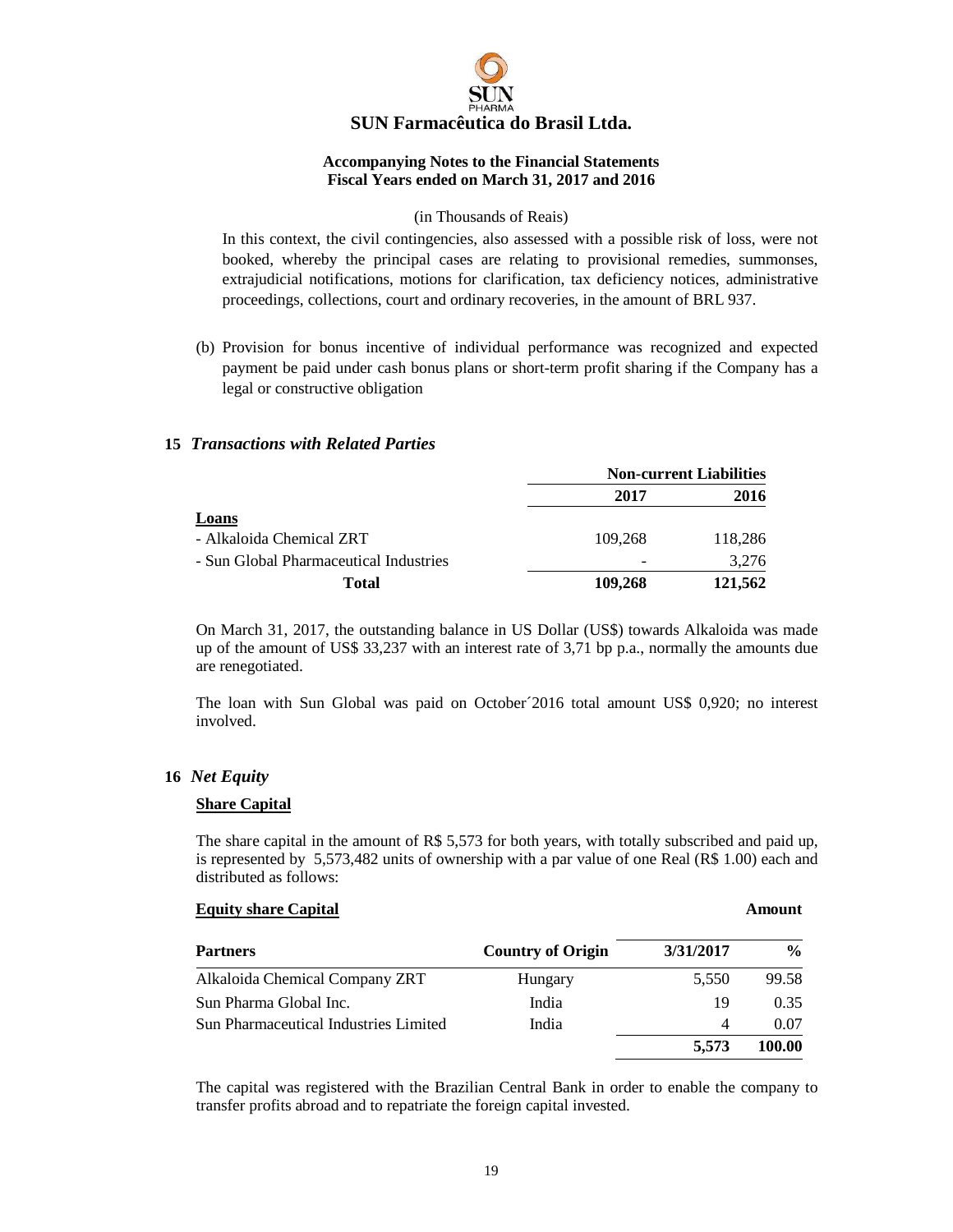

(in Thousands of Reais)

#### **17** *Financial Instruments*

#### **(i) Identification and Valuation of the Financial instruments.**

The book balances of financial instruments, such as availabilities, accounts receivable, taxes recoverable, loans and financing, are substantially close to their correspondent market values, when compared to the amounts that could be obtained when selling on the public market or, if there are none, to the adjusted net present value based on the applicable interest rate on the market.

#### **(ii) Credit risk**

Arising out of the possibility that the company might suffer losses due to default of its counter-parties or financial institutions where funds or financial investments are deposited. In order to mitigate these risks, the company analyzes the financial and equity situations of its operations, it also defines credit limits and permanently follows up on the open positions. With regard to financial institutions, the Management only carries out transactions with reputable and low-risk financial institutions, rated by rating agencies.

#### **(iii) Price Risk of the Goods Sold or Produced or of the Supplies Acquired**

Arising out of the possibility that the market prices of the products commercialized by the company might fluctuate. Those price fluctuations may cause substantial changes to its revenues and costs. In order to mitigate those risks, the Management permanently monitors the local and international markets and tries to anticipate price movements.

#### **(iv) Interest rate risk**

Arising out of the possibility that the company might have gains or losses due to fluctuations of the interest rate levied on its financial assets and liabilities. In order to mitigate this type of risk, the Management strives to diversify the fund rising in terms of pre-established or free interest rates.

#### **(v) Exchange rate risk**

The associated risk arises out of the possibility that the company might suffer losses due to exchange rate fluctuations that increase the funds raised on the market. On March 31, 2017, the company had liabilities in foreign currency and had no financial instrument to hedge such exposure on that date.

#### **(vi) Derivative Financial Instruments**

The company does not make use of financial instruments in index exchange (SWAP) transactions or that involve Derivatives transactions.

#### **18** *Insurance Coverage*

The company follows the policy of taking out insurance policies for the assets subject to risks in amounts considered sufficient to cover potential accidents, considering the nature of its activity.

On March 31, 2017, the insurance coverage against operating risks was R\$ 20,500.